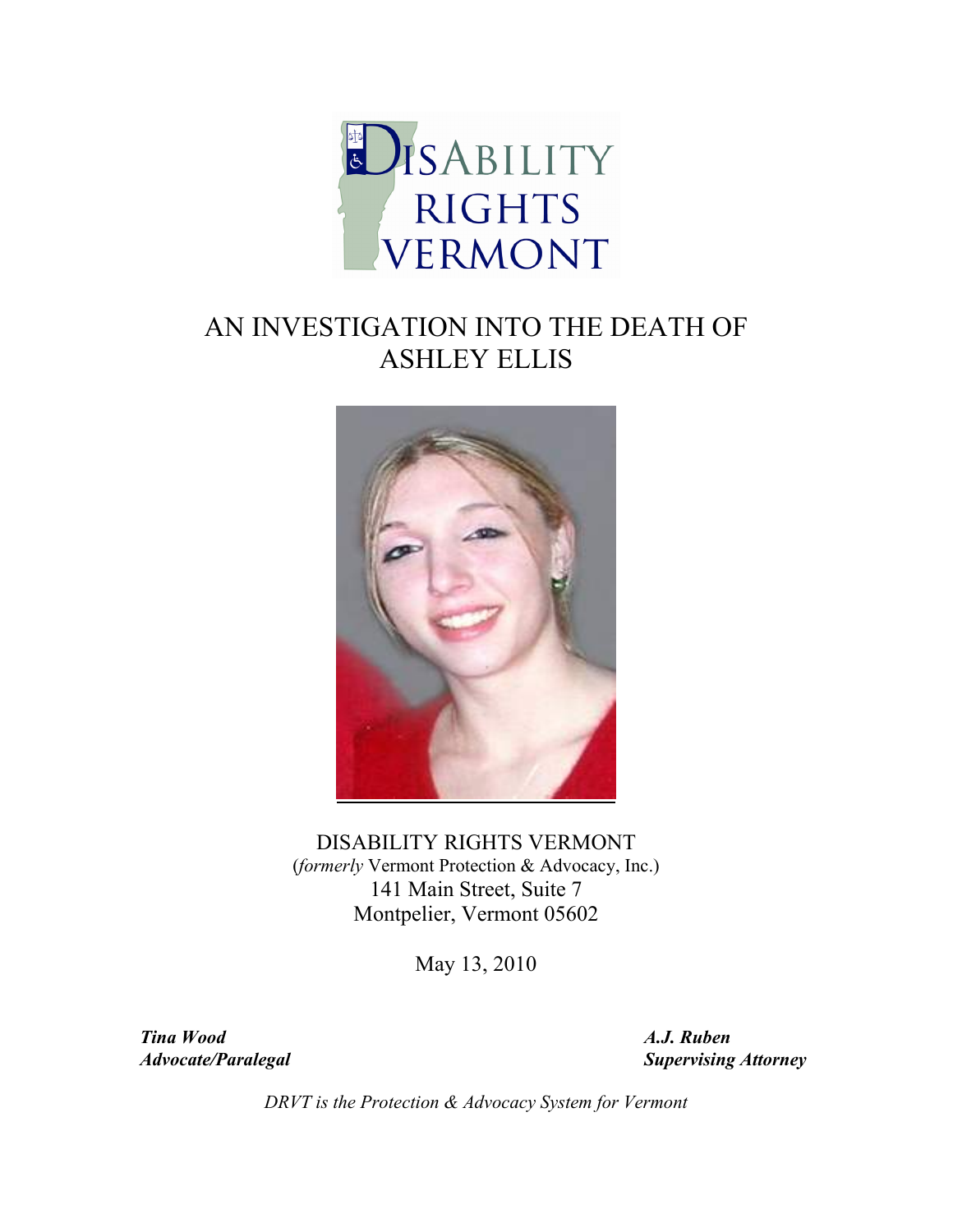# Table of Contents

| $\mathbf{I}$ . |                                               | 03 |
|----------------|-----------------------------------------------|----|
| II.            |                                               | 03 |
| III.           |                                               | 04 |
| IV.            |                                               | 04 |
| V.             |                                               | 05 |
|                |                                               | 12 |
|                |                                               | 20 |
|                |                                               | 20 |
| IX.            | DOC Administrative Review of Mortality Report | 20 |
|                |                                               | 21 |
| XI.            |                                               | 21 |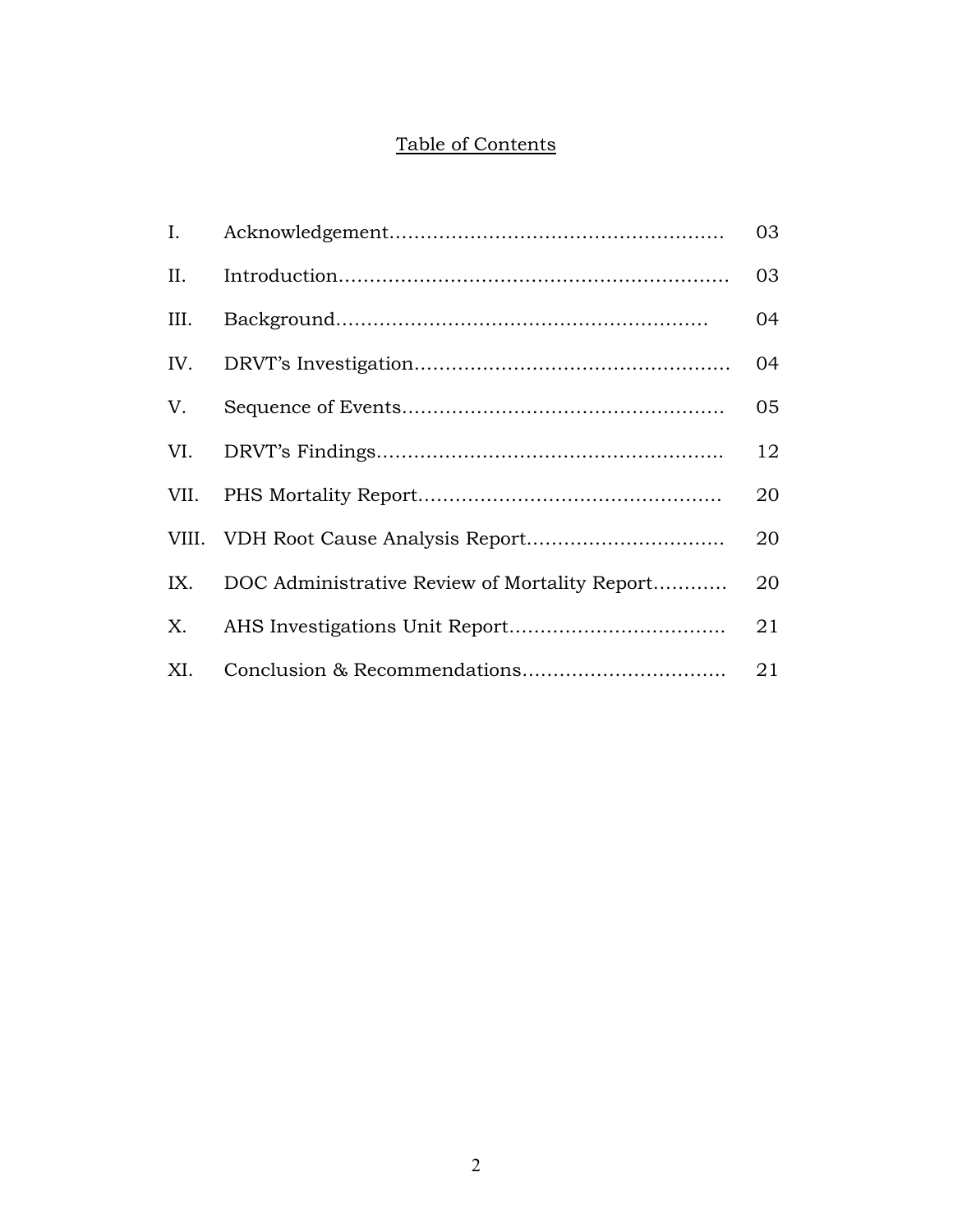# **I. Acknowledgement**

Disability Rights Vermont (DRVT) would like to acknowledge the cooperation received from Ashley Ellis' family and the Vermont Department of Corrections during the course of our investigation.

# **II. Introduction**

This report presents the results of an investigation conducted by DRVT into the death of Ashley Ellis on August 16, 2009 while incarcerated at the Northwest State Correctional Facility (NWSCF) in Swanton, Vermont.

Ashley Ellis was a 23-year-old woman incarcerated at NWSCF on August 14, 2009 to begin a 30-day sentence for a conviction of misdemeanor negligent operation of a motor vehicle. She had a history of an opiate addiction, depressive disorder and a severe eating disorder. According to Ms. Ellis' family, they knew her as a straightlaced young woman, not a partier. Her family states that her opiate addiction was the result of a back injury and subsequent treatment with opiate pain relievers. She was most recently hospitalized at Rutland Regional Medical Center in June of 2009 for severe hypokalemia (low potassium) secondary to chronic bulimia. She was seeing a licensed psychologist and in April 2009 had received treatment at the Walden Behavioral Care in Massachusetts. She was also being treated for hypocalcemia (lack of calcium).

She entered Department of Corrections (DOC) custody at approximately 12:00 noon on Friday, August 14th. She died on Sunday, August 16th at 07:33 a.m. at the hospital. During her few days at NWSCF, Ms. Ellis did not receive the potassium as prescribed by both her outside physician and the Prison Health Services' physician. Nor did she receive the Suboxone that she was prescribed to treat her opiate addiction. Prior to Ms. Ellis' arrival the DOC was in possession of medical records detailing the conditions for which she was being treated and the medications that she would require while incarcerated.

The Chief Medical Examiner for the State of Vermont found that Ms. Ellis' cause of death was "Hypokalemic induced cardiac arrhythmia due to anorexia / bulimia nervosa and denial of access to medications."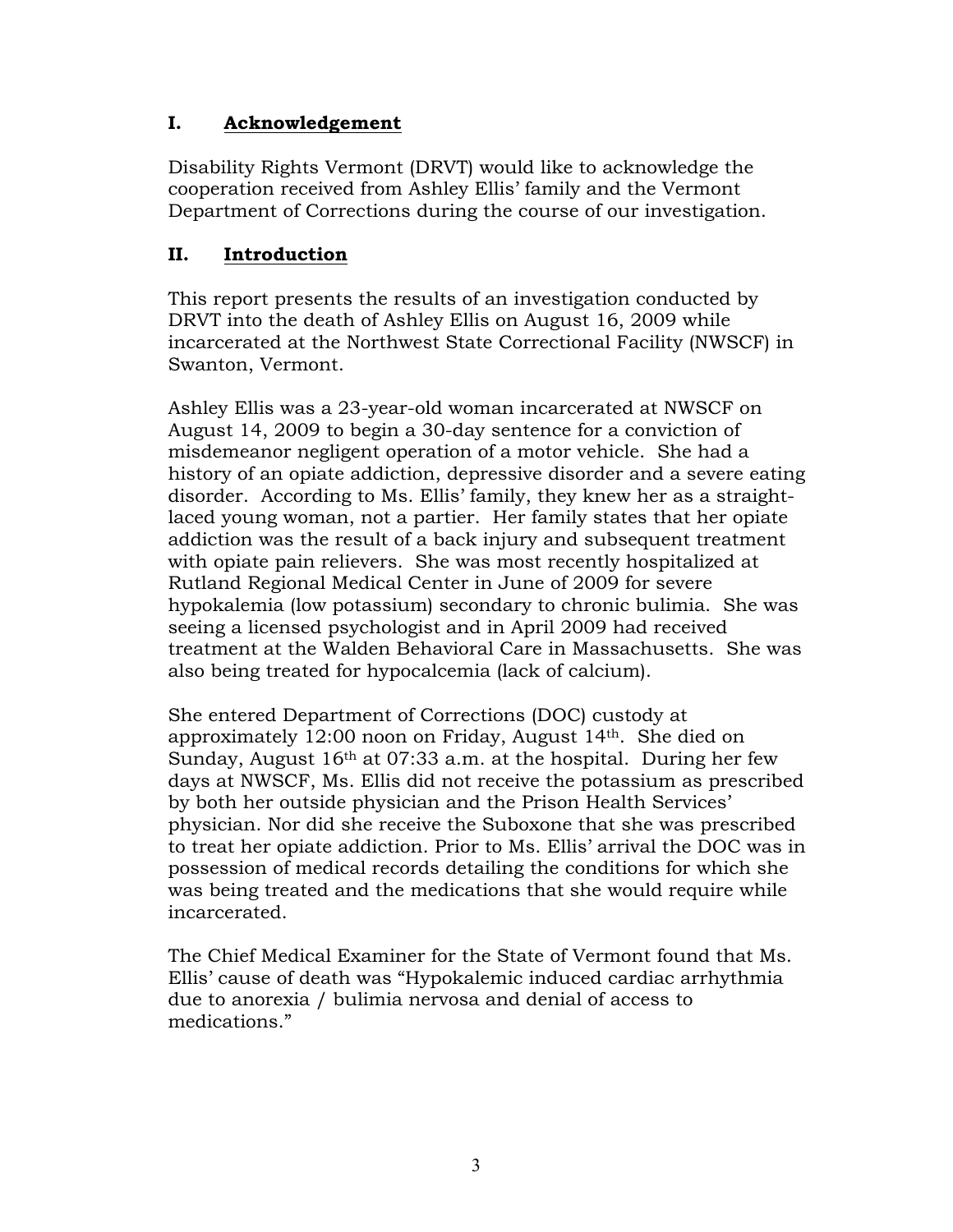#### **III. Background**

- a. DRVT is a private, independent, not-for-profit agency empowered by federal law to provide advocacy services on behalf of people with disabilities to ensure their rights are protected. Under our federal mandate, DRVT has the duty and authority to investigate allegations of abuse and/or neglect involving people with disabilities if the incident is reported to DRVT or if DRVT determines there is probable cause that an incident of abuse and/or neglect occurred. DRVT is Vermont's designated protection and advocacy system and is a member of the National Disability Rights Network (NDRN).
- b. Northwest State Correctional Facility (NSCF) is a mediumsecurity prison located in Swanton, Vermont which houses female offenders.
- c. Prison Health Services (PHS) was the contracted provider for medical care at the prison at the time of Ms. Ellis' death.
- d. MHM, Inc. was the contracted provider for mental health services at the prison at the time of Ms. Ellis' death.

# **IV. DRVT's Investigation**

DRVT's investigation of this case included the following:

- a. Review of Ms. Ellis' DOC medical and mental health records which include some of her community medical records;
- b. Review of unit logs, end of shift reports, incident reports, unit videos, e-mails, handheld videos, facility menu, and core file documents;
- c. Review of medical records from Northwestern Medical Center;
- d. Review of Final Report of Autopsy from the Chief Medical Examiner;
- e. Review of PHS Mortality & Morbidity Peer Review Confidential;
- f. Review of the Vermont State Police investigation report;
- g. Review of the AHS Investigations Unit investigation report Confidential;
- h. Review of DOC Administrative Review of Mortality report Confidential;
- i. Review of VDH Root Cause Analysis Confidential;
- j. Interview with prisoner(s) at NWSCF;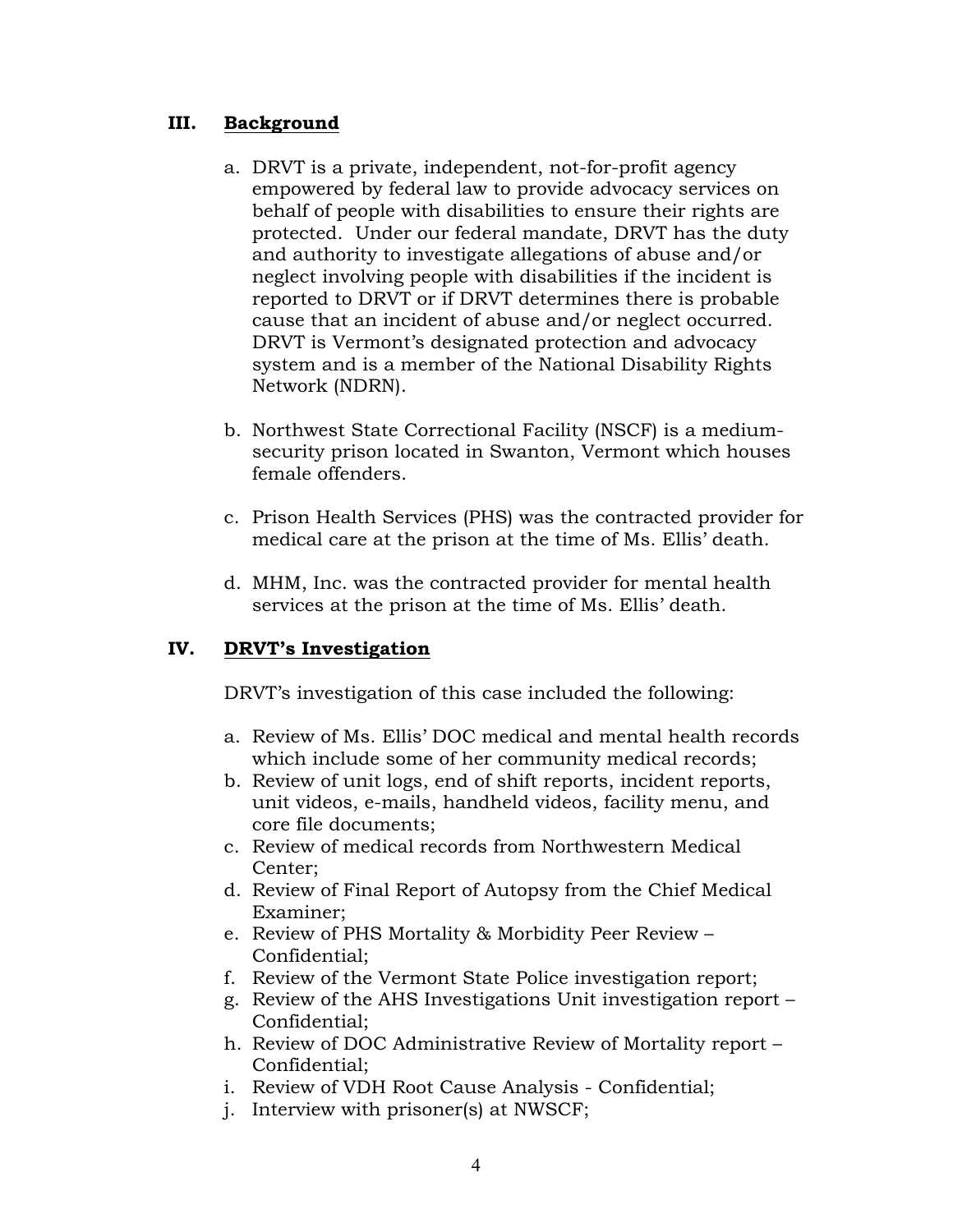- k. Review of PHS Policies and Procedures;
- l. Review of DOC Policies and Procedures;
- m. Review of MHM Policies and Procedures;
- n. Online research regarding eating disorders.

DRVT did submit requests to the Department of Corrections, Prison Health Services and MHM Inc. to interview staff involved in Ms. Ellis' case. Our requests for those interviews were declined.

# **V. Sequence of Events**

On August 12, 2009 two days prior to Ms. Ellis reporting to the DOC facility Ms. Ellis' primary care provider in the community faxed 12 pages of medical records on Ms. Ellis to DOC's Health Services Director. There was a note by Ms. Ellis' doctor dated August 6, 2009 which read: *"S-Begins a one month prison sentence on 8/20/09. Continue on Suboxone, 8/2, 2QD. Continue with Potassium...A. – 1. Suboxone use. 2. Bulemia [sic]. 3. Low Potassium due to bulimia [sic]. 4. Social situation. 5. Depression. P – 1. Continue current medications. 2. I wrote a note for her to take that states her dose of Suboxone and encourages her to continue this in prison; otherwise, recheck in two months."* Also included was the discharge summary from Ms. Ellis' stay at RRMC in June of 2009 during which time she was treated with IV potassium, oral potassium and IV calcium.

According to the Vermont State Police Investigation Report based on an October 1, 2009 interview with DOC Health Services Director, she "*…verified she received the medical records by fax from [community physician]…on 08-12-2009. She advised she reviewed the records and faxed them to [PHS LPN #1]…on 08-12-2009 (the fax date was incorrect…). [DOC Health Services Director]…advised she had two further correspondences whereby she sent 2 e-mails to [PHS LPN #1]…The first e-mail was sent on 08-11-2009 where she told [PHS LPN #1] …that she would be receiving a complicated patient, whose name she… did not have at this time. She also included the patients [sic] diagnosis and medications. The second e-mail was sent the following day when she…learned of Ashley Ellis' identity. She also sent a more detailed diagnosis and medication information."* 

There is a fax cover sheet from DOC's Health Services Director addressed to PHS LPN #1 on August 12, 2009 indicating that 12 pages of records from Ms. Ellis' community physician were faxed. However, the fax date stamp indicates the fax was sent and received at 2:34 a.m. on August 13, 2009. These records show that Ms. Ellis was being treated for low potassium as a result of bulimia and for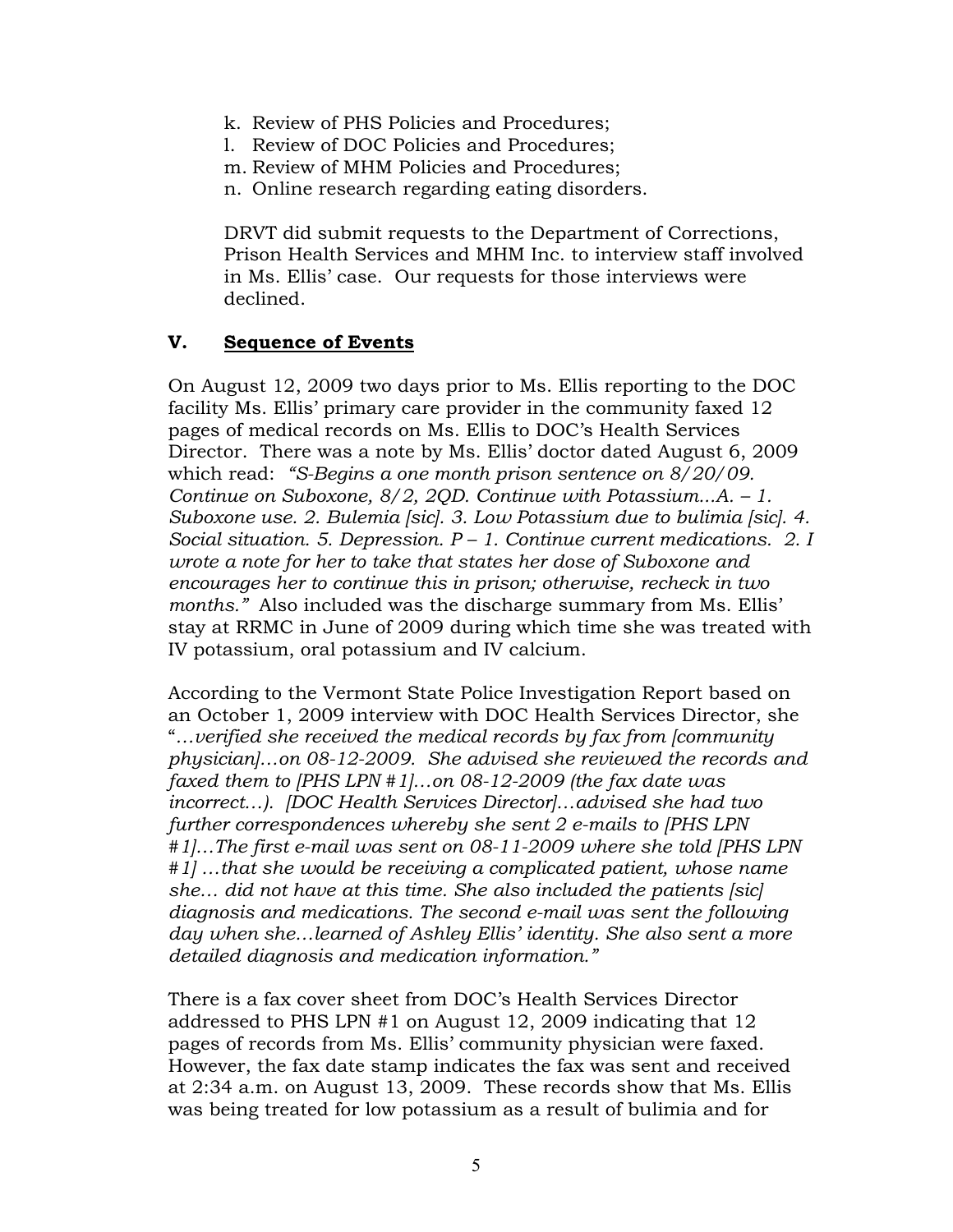depression. The records also show that Ms. Ellis was being prescribed Suboxone,<sup>1</sup> Lexapro,<sup>2</sup> and Klor-Con.<sup>3</sup>

According to the Vermont State Police Investigation Report during an interview with PHS LPN #1 on October 1, 2009 they determined *"[PHS LPN #1]…was the third person to have been faxed Ashley Ellis' medical records* [on August 12, 2009]*. [Community physician]…originally faxed Ellis' medical records to [DOC Health Services Director]…on 08-12- 2009. [DOC Health Services Director]…faxed Ellis' medical records to [PHS LPN #1]…on 08-12-2009 (the fax date and time are not accurate according to Doctor…as the time on their machine was off. The date handwritten on the actual fax is correct)…"* 

The Vermont State Police Investigation Report documented that PHS LPN #1 stated *"…she worked the day shift on Thursday (08-13-09). She received Ellis' medical records and reviewed them. In an e-mail sent to [PHS Regional Director] (who is based out of California), she [PHS LPN #1] sent her [PHS Regional Director] a summation of Ellis' medical records…[PHS LPN #1] stated the medications that Ellis was currently prescribed (from Rutland Regional Medical Center 06-26-09). [PHS Regional Director] sent an e-mail back giving her…orders to order the medications for Ellis' pending arrival (minus the Suboxone).* 

*[PHS LPN #1] went on to state that she then transposed [PHS Regional Director's] orders to their medical order form and she…put it on her desk to continue on Friday (08-14-2009).* 

*[PHS LPN #1] came in to work Friday morning (0700-0730hrs). One of the two nurses on this shift did not show up. [PHS LPN #1] bypassed her responsibilities so she could assist the lone nurse by verifying medications for the 7-8 intakes they had. [PHS LPN #1] stated she was also scheduled for a meeting in Waterbury with [DOC Health Services Director]. She called her boss to request postponing this meeting so she could help the nurse that was at NSCC by herself. [PHS LPN #1] was contacted by her boss and told to attend the meeting. [PHS LPN #1]* 

 $\overline{a}$ 

<sup>&</sup>lt;sup>1</sup> Suboxone is used to treat opiate addiction. Generic name: buprenorphine and naloxone. Suboxone can cause drug dependence. This means that withdrawal symptoms may occur if a patient stops using this medication too quickly, patients are warned to not stop taking Suboxone without first talking to their doctor. www.drugs.com

 $2^2$  Lexapro is a selective serotonin reuptake inhibitor, or SSRI. Lexapro has been proven to be an effective treatment for depression. www.lexapro.com

<sup>&</sup>lt;sup>3</sup> Klor-Con, Generic name: potassium chloride. Potassium is a mineral that is found in many foods and is needed for several bodily functions, especially the beating of your heart. Potassium chloride is used to prevent or to treat low blood levels of potassium (hypokalemia). Patients are warned to not stop taking this medication without first talking to their doctor as sudden discontinued use may case the patient's condition to become worse. www.drugs.com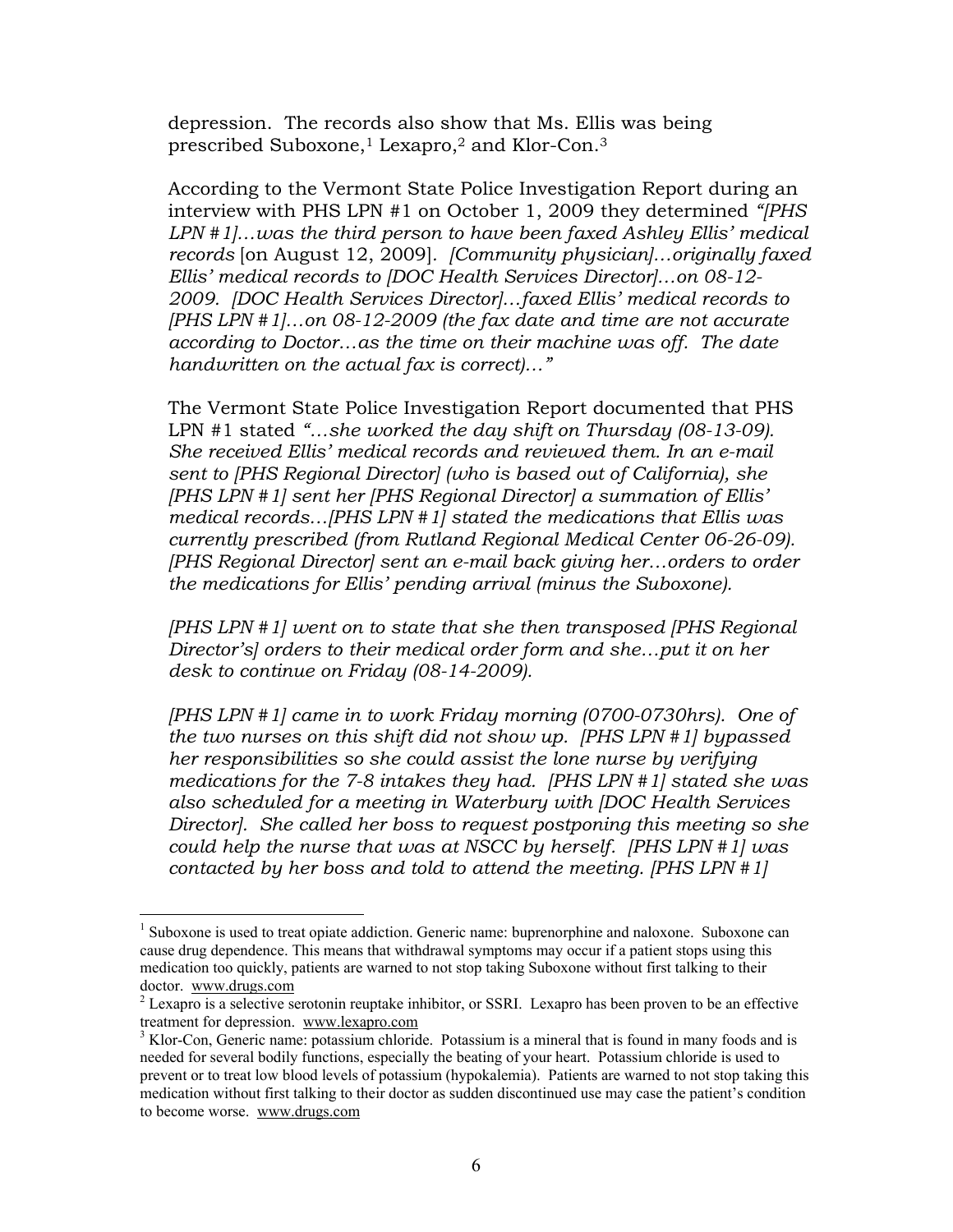*stated she left the facility around 1045hrs, never having a chance to follow up on Ashley Ellis' medication order from the day before."* 

Ms. Ellis reported to the correctional facility on August 14, 2009 and at 1:00 p.m. an officer in the Booking Unit completed a Special Observation Monitoring Sheet for Ms. Ellis.

On August 14, 2009 at 1:28 p.m. a licensed psychologist who treated Ms. Ellis in the community, faxed a letter and 13 pages of records to DOC's Health Services Director in the DOC Central Office. The letter recommended that Ms. Ellis be housed *"on a medical unit and that any refeeding efforts be directed by protocols appropriate to refeeding a severely malnourished individual. She also is quite depressed at this point in time…"* 

There is a handwritten note on the original cover sheet of the licensed psychologist's fax that states *"Fax to…8/14/09."* The fax time stamp on the document shows that the documents were faxed to NWSCF on August 18, 2009 at 7:42 p.m. from DOC Health Services. The fax cover sheet from the DOC Health Services Director to the above individuals is dated August 18, 2009.

On August 14, 2009 at 2:20 p.m. a MHM mental health clinician met with Ms. Ellis in the Booking Unit. Her note reads in part: *"…Ashley said she was under the care of a physician, that she was taking Lexapro + that she had an eating disorder – she is a self-admit and will be here for 30 days. Inmate is prepared to go to Delta – f/u w/inmate to complete an evaluation / intake after med + security have completed intakes."*

On August 14, 2009 at 5:30 p.m. an Initial Needs Survey form was completed. Ms. Ellis was placed on 15-minute checks.

On August 14, 2009 at 9:00 p.m. a Mental Health Intake form was completed by a correctional officer in Booking.

On August 14, 2009 an Offender / Inmate Orientation to ADA form was signed by Ms. Ellis. Boxes on the form obtained from Ms. Ellis' DOC medical records are checked for "I do request a reasonable accommodation" and "I have been given a Request Form to complete." Upon reviewing this same form that was provided from her DOC Core File (not the copy from the medical records), the box indicating that she had been provided a request form was *not* checked off. Both copies appear to be of the same form and it is unclear at what point the box was checked on the version in the medical record.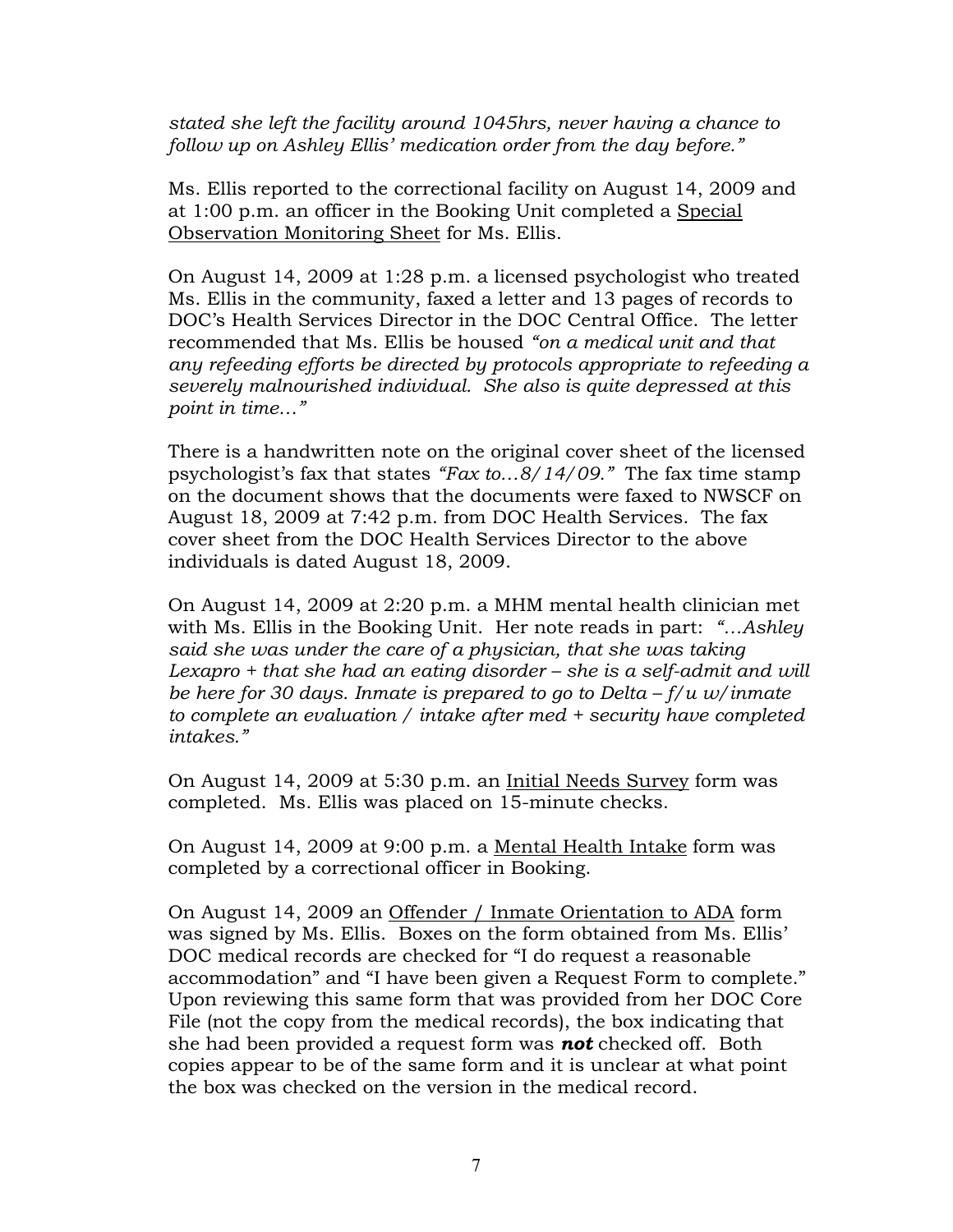On August 14, 2009 at 9:03 p.m. the PHS Intake Receiving and Screening form was completed by PHS LPN #2. This form states *"HX: recent medical hospitalizations – yes, low potassium. Pre-Admission Medications: Suboxone…last dose 8/14/09, Lexapro…last dose 8/1/09, Klor-Con…last dose 8/13/09, Folic Acid…last dose 8/8/09."* It is noteworthy that there are 2 versions of this form: one handwritten version completed during the interview with Ms. Ellis, then a computerized version when the information was entered into the computer. On the handwritten version, under "Disposition" – it reads*: "Placement: GP, Referral: Routine."* On the computerized version, under "Disposition*" – it reads: "Placement: GP, Referral: H&P – Expedited (within 3-5 days)."* There is no documentation describing the reason for this difference.

On August 14, 2009 at 9:45 p.m. a PHS Progress Note written by PHS LPN #2 read*: "PPD planted ® arm, needs meds verified at Kinneys, Bomoseen VT. Also Rutland pharmacy. See empty carton and bottles."* 

On August 14, 2009 at 10:50 p.m. there is a note in the Booking Unit Log that Ms. Ellis was moved to Delta D-40 (segregation).

On August 15, 2009 at 6:14 a.m. there is a note in the Delta Unit Log that Ms. Ellis refused her meal.

The Vermont State Police Investigation Report documented that during an interview with PHS LPN #3, on August 26, 2009, she stated that *"…[PHS LPN #2] was* [sic] *have done Ellis' initial medical intake on Friday night (08-14-2009). [PHS LPN #3] advised that she came in to work on Saturday (08-15-2009) at 0600hrs. She works a 12 hour shift, leaving around 1800hrs. [PHS LPN #3] went on to say that when she arrived on Saturday morning there were 5-6 charts on her desk. Around 0900hrs she was able to verify Ellis' medications from the intake chart. [PHS LPN #3] does this by contacting each pharmacy. After that was complete she called [PHS Physician]…who prescribed the Klor-Con, Folic Acid and Tums.* 

*[PHS LPN #3] advised that she then called Rite Aid in St. Albans to have the pharmacy fill a 3 day supply of Klor-Con. [PHS LPN #3] advised the facility has the Folic Acid and Tums.* 

*[PHS LPN #3] went on to advise that she then called the evening nurse [PHS LPN #4] to see if she would pick up the inmate's medications on her way in to work. [PHS LPN #3] advised she left voice mail for [PHS LPN #4] and apparently she didn't get the message as [PHS LPN #4] came to work around 1740hrs and didn't have any medications. [PHS*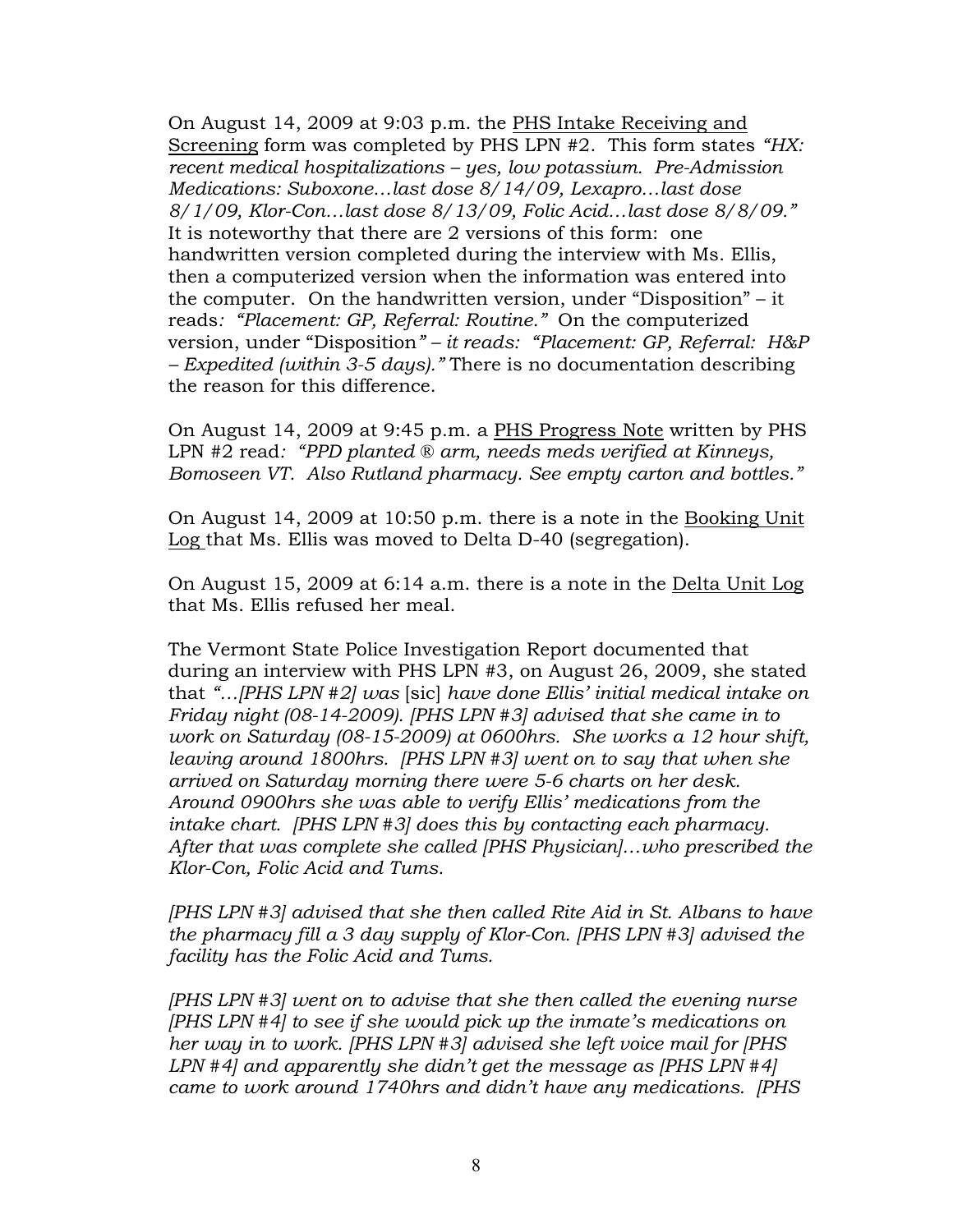*LPN #3] advised that Rite Aid closes at 1800hrs so there would not have been enough time to go there and get the medication. [PHS LPN #3] advised that somebody probably would have gotten the medication on Sunday…"* 

On August 15, 2009 at 9:15 a.m. a PHS Progress note signed by PHS LPN #3 documented: *"Meds verified @ pharmacy. [PHS Physician] called. Orders rec'd – suboxone not ordered @ this time due to uncertainty re: length of stay. Will follow up on Mon for lot."* It is again noteworthy that when the PHS Progress notes were faxed to the Northwestern Medical Center on August 16, 2009 after Ms. Ellis was transported there, the only PHS note on this PHS Progress note form was the one dated August 14, 2009. However, when DRVT obtained these medical records from DOC Central Office, this sheet had three PHS notes on it, dated August 14<sup>th</sup>, 15<sup>th</sup> and 16<sup>th</sup>.

On August 15, 2009 it is documented on the Medication Administration Record (MAR) that Ms. Ellis received her morning dose of Folic Acid and Tums.

On August 15, 2009 at 11:00 a.m. there is a Physician's Order which states *"T.O. [PHS Physician] /[PHS LPN #1]. Klor-Con 20 meq two TID x5 days, Folic Acid 1mg PO qd x 30 days, Tums two BID x 30 days."*

On August 15, 2009 at 3:00 p.m. it is documented on the Medication Administration Record that Ms. Ellis did not receive her dose of Klor-Con because it was "out of stock."

On August 15, 2009 at 3:03 p.m. the Delta Unit Log notes that *"Nurse in w/meds for…Ellis,"* despite that according to the MAR, Ms. Ellis did not receive any medication at this time.

On August 15, 2009 it is documented on the Medication Administration Record that Ms. Ellis received her night-time dose of Tums, but that she did not receive her night-time dose of Klor-Con because it was "out of stock."

According to the Vermont State Police Investigation Report based on an interview with PHS LPN #4 on September 29, 2009, she stated that on August 15, 2009 *"…she did in fact receive a voice mail from [PHS LPN #3] with that request. [PHS LPN #4] advised she did not listen to the message until the following day which usually is the case. [PHS LPN #4] stated that she works midnights and usually turns her cell phone off and often times doesn't get messages until the next day…[PHS LPN #4] stated that there is no requirement for any of the*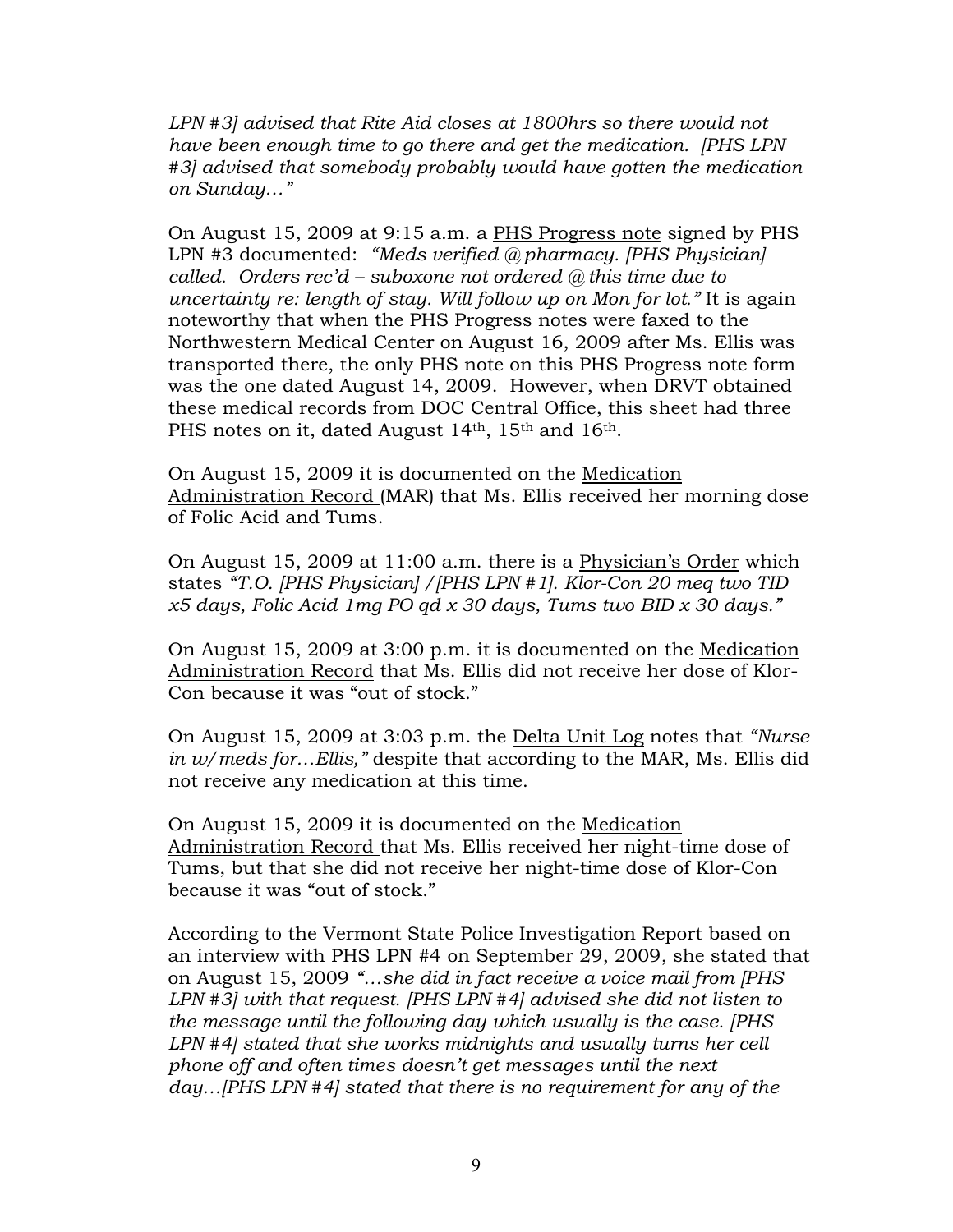*nurses to pick up inmate's medications, but that they do it out of courtesy."* The VSP report goes on to state that PHS LPN #4 *"…told me when we first met that she was no longer employed there. [PHS LPN #4] advised that she quit as a result of the incident with Ashley Ellis. [PHS LPN #4] advised that she has been a nurse for approx. 21 years and did not want to lose her license. [PHS LPN #4] advised it was her impression that PHS had Ellis' medical report and her medications should have been at the prison when she arrived."* 

On August 16, 2009 at 6:03 a.m. the Delta Unit Log documents that the food cart was in the unit and that by 6:20 a.m. the food trays were all delivered.

On August 16, 2009 at 6:33 a.m. there is a PHS Progress Note which states *"Med responded to M-33 on Delta – upon arrival, CO's informed medical that I/M was unresponsive [with] pulse. I/M was in kneechest position [with] food sticking out of mouth, unresponsive [with] mottling beginning…Skin cool, color pale. Pupils fixed & dilated. Carotid pulse checked – faint pulse palpated – unable to count. Pulseox applied, low pulse recorded. Food removed from mouth. Heimlick [sic] procedure done x3 followed by back blows to attempt to dislodge any blockage [with] no effect. CPR initiated…"*

On August 16, 2009 at 10:30 a.m. there is a PHS Progress Note written, with a time of 6:33 a.m. which states *"Nursing staff called to a 10-33 in Delta unit. Upon arrival I/M was not breathing and was unresponsive…I/M remained unresponsive throughout CPR. Cyanosis was detected on lower extremities. 911 was called upon arrival. They arrived at 0650…Emergency team left the building at 0700 [with] I/M in the ambulance…All management notified of the incident… Approximately 0805, nursing staff was informed I/M had expired. Time of death was 0733…"* 

On August 16, 2009 at 6:37 a.m. the Delta Unit Log states *"10-33 Medical call – Ellis, Ashley D-40 non-responsive, on bunk – hunched over – appears to be choking."* 

On August 16, 2009 the Delta Unit video provided to DRVT for review has a time stamp which reflects that at 6:24 a.m. the 10-33 was called, not 6:37 a.m. as noted above. It is not clear if the time reflected on the video was correct, although staff interviews with VSP indicate the timestamp on the video was not correct.

On August 16, 2009 at 6:57 a.m. the Delta Unit Log states *"Ellis, Ashley D40 out with Amcare @ this time."*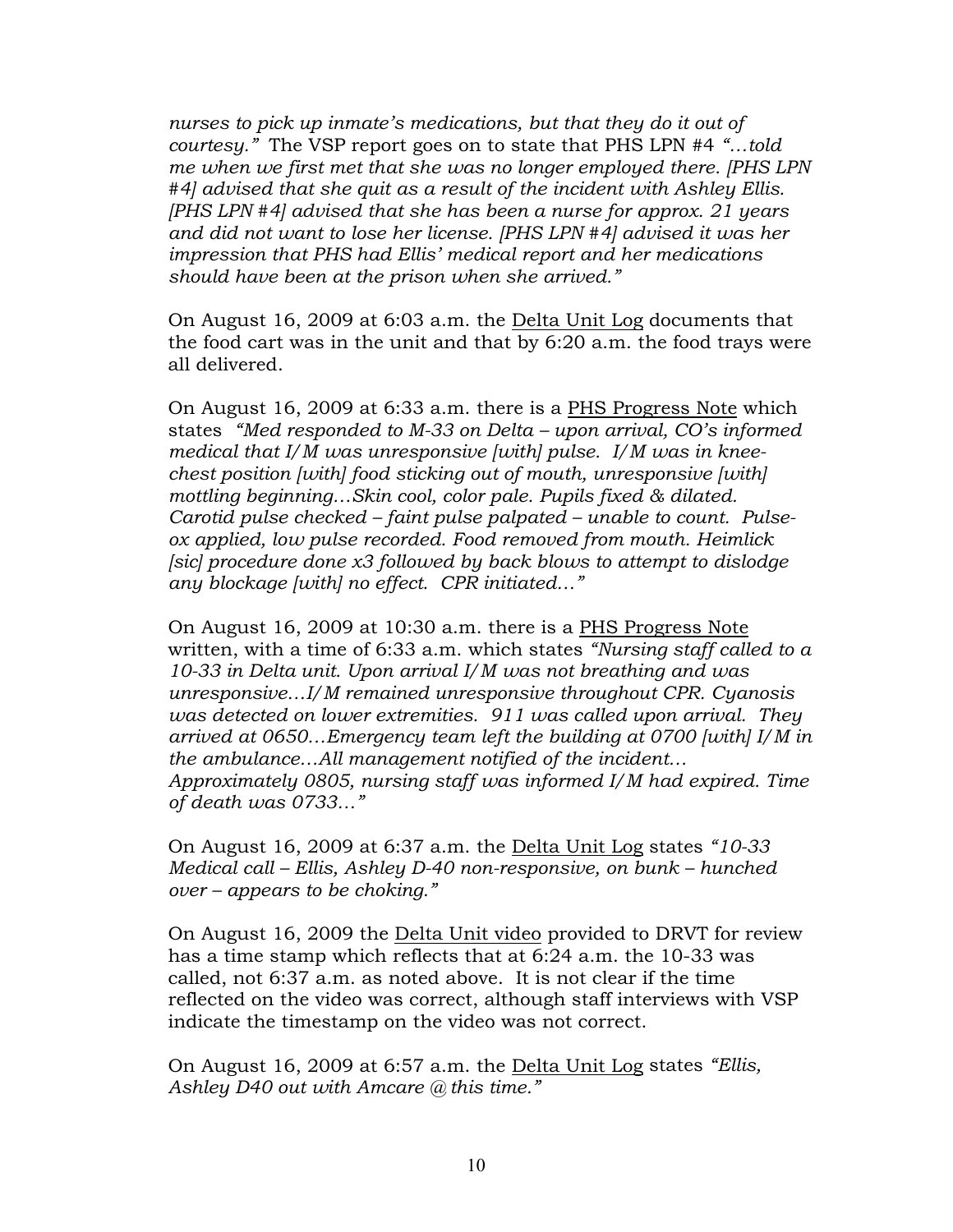On August 16, 2009 the Delta Unit video provided to DRVT for review has a time stamp of approximately 6:40 a.m. showing Amcare Ambulance leaving the prison with Ms. Ellis.

On August 16, 2009 a Facility Report form filled out by one of the correctional officers involved noted *"…I then asked staff to get a CPR mask. None could be found in Delta unit. I left the area to attempt to get one somewhere else. I looked in Booking, Control, B unit and the CFSS office and could not find one. I returned to Delta. I observed the nurse and CO II…performing CPR on the inmate…"* 

On August 16, 2009 at 7:18 a.m. the medical office at NWSCF faxed some of Ms. Ellis' medical records to the hospital. Of note is the PHS Problem List, which on this date and time listed no identified medical problems and the PHS Progress Notes page, where only one medical note is documented for August 14, 2009. On August 30, 2009 when DRVT received copies of Ms. Ellis' medical record from the Department of Corrections, the PHS Problem List had *"H/O Low Potassium"* documented on it and the PHS Progress Notes page, which begins with the identical August 14th note that was faxed to the hospital, also has a note by PHS LPN #3 dated August 15, 2009 that was not on the original form faxed to the hospital by NWSCF on August 16, 2009.

On August 16, 2009 at 7:33 a.m. Ms. Ellis was pronounced dead at Northwestern Medical Center.

On September 30, 2009 the Chief Medical Examiner issued the Final Report of Autopsy listing Hypokalemic induced cardiac arrhythmia due to anorexia / bulimia nervosa and denial of access to medication" as the cause of Ms. Ellis' death.

The Vermont State Police Investigation Report documented that on October 6, 2009 the Detective spoke with an investigator from the AHS Investigations Unit and "*… asked Investigator…if he had the opportunity to interview [PHS LPN #2]. Investigator…advised he had only taken a taped statement from [PHS LPN #1]. I advised Investigator …that the reason I was asking him about interviewing [PHS LPN #2] was to ascertain whether or not he had any paperwork regarding Ashley Ellis' medical issues when she reported to jail on 08-14-2009. Investigator…advised that [PHS LPN #2] did not receive anything from [PHS LPN #1] prior to his screening her on 08-14-2009. Investigator… advised that this information is contained in [PHS LPN #1's] statement. Investigator…agreed that Ellis was treated as a typical first time prisoner and was screened with no prior information."*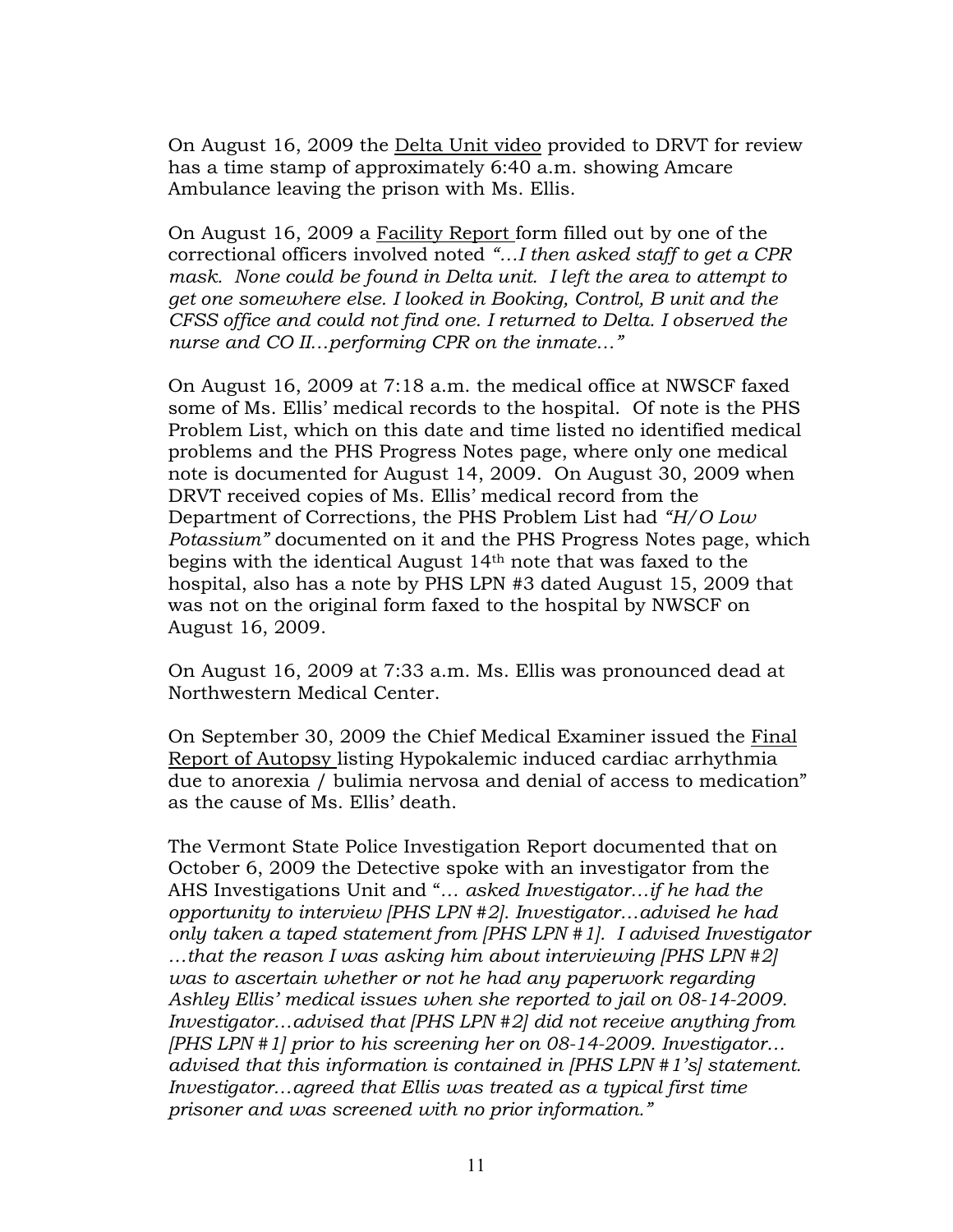The Vermont State Police Investigation Report concludes: *"It appeared that Ashley Ellis' medical records never left [PHS LPN #1's] desk."* 

# **VI. DRVT Findings**

Ms. Ellis' death is an undeniable tragedy that could have been prevented by the Department of Corrections and Prison Health Services. It is evident that Ms. Ellis, her family, and her community providers did what was reasonable and sufficient to alert the Department of Corrections to her very serious medical needs and what medications she would require while serving her 30-day sentence. Unfortunately, despite these efforts, the Department and its contracted providers failed to keep Ms. Ellis safe while she was in their custody.

With that said, DRVT would also like to commend the NWSCF correctional officers who were on duty when Ms. Ellis was found on August 16th. Based on reports from other prisoners and professionals and DRVT's review of relevant documentation, the correctional staff acted in accordance with policies in performing their duties under very difficult circumstances. DRVT recognizes and acknowledges that Ms. Ellis' death has been a traumatic event for all involved.

DRVT identified the following specific areas of concern regarding Ms. Ellis' death:

# **1. Lack of communication between medical providers.**

Despite the fact that three different physicians (DOC Health Services Director, PHS Regional Director, and PHS physician] were made aware of Ms. Ellis' condition to varying degrees and at different times, it is not clear from the record that any of the various physicians actually shared information during the relevant time period.

DOC's Health Services Director received medical records related to Ms. Ellis on two separate occasions, once before her incarceration and once on the day of her incarceration. One set of records was faxed to the health office at NWSCF on August 12th, two days before Ms. Ellis arrived. There is no documentation in Ms. Ellis' DOC or PHS records to show (1) when those documents were received (2) who received them (3) who reviewed them, and (4) any medical decisions or discussions with the physician about the content of the records.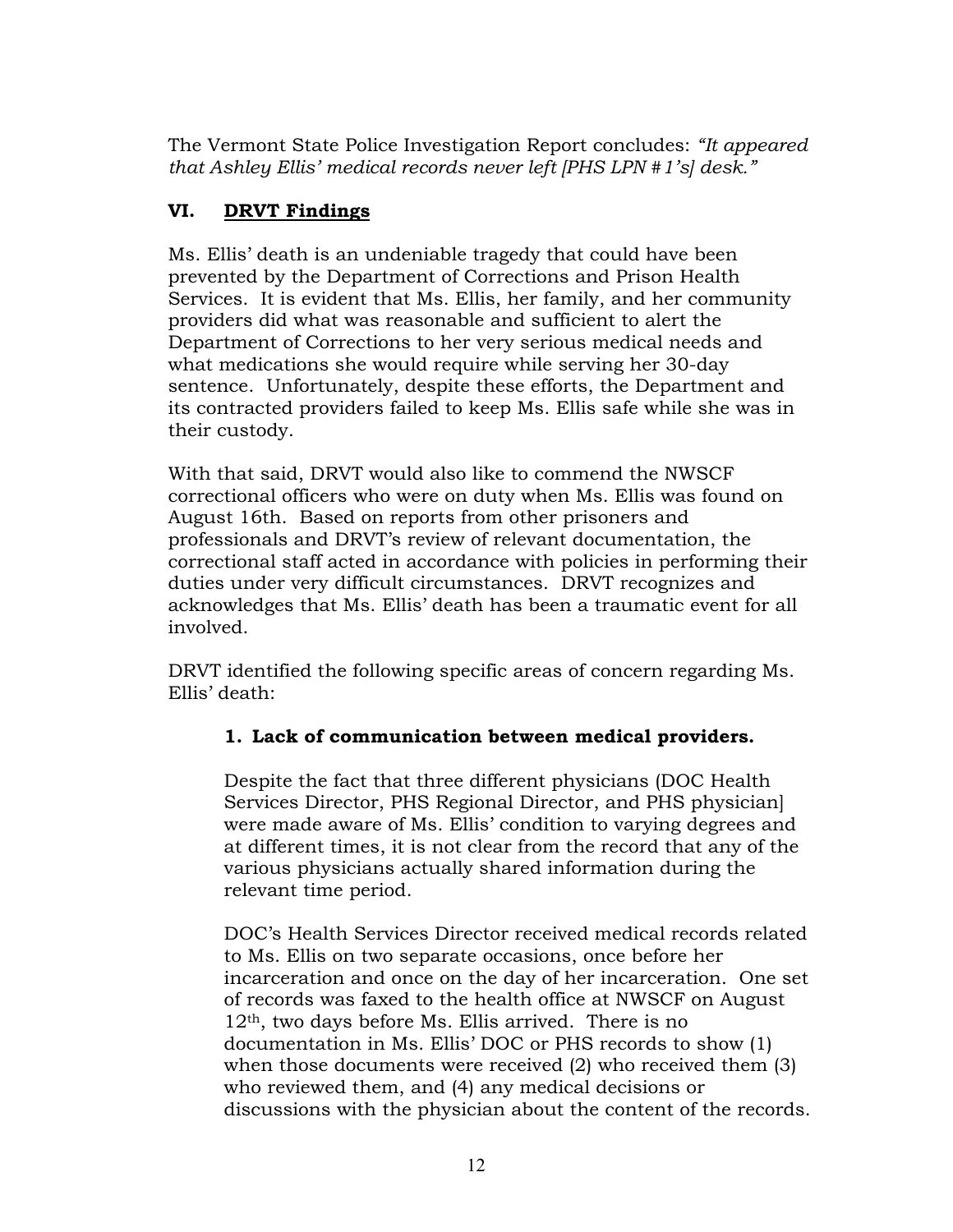DRVT also found that the DOC Health Services Director sent two e-mails to PHS staff and MHM staff regarding Ms. Ellis' medical records, but again there was no documentation in Ms. Ellis' DOC medical record to indicate this information was received.

PHS LPN #1 received Ms. Ellis' medical records as faxed by DOC Health Services Director on August  $12<sup>th</sup>$  as evidenced by e-mail correspondence that did occur between her and PHS Regional Director regarding the information in those records. Aside from the e-mail to the PHS Regional Director in California it appears PHS LPN  $#1$  did not share the information from the August  $12<sup>th</sup>$ faxed records with other providers at the facility. Neither PHS LPN #2 nor PHS LPN #3 had the information about Ms. Ellis that her community providers had intended them to have by sending that information to the DOC Health Services Director in the DOC Central Office. PHS policies did require that pertinent information be shared between health and custody staff when dealing with a special needs individual, which Ms. Ellis was. The PHS physician was the local onsite physician in charge of Ms. Ellis' care. It is not clear why neither PHS LPN #1 nor DOC's Health Services Director did not notify the PHS physician of the information sent by Ms. Ellis' community providers or why PHS LPN #1 elected to contact the PHS Regional Director on August 13th regarding Ms. Ellis' special medical needs rather than the local PHS physician.

The second set of records, those that the licensed psychologist faxed to the DOC Health Services Director at the DOC Central Office on August 14th were not faxed to the medical office at NWSCF until August 18th, 2 days after Ms. Ellis' death, even though the DOC Health Services Director had written a fax cover note indicating those records should have been faxed on August 14th. DRVT was unable to identify who was responsible for actually faxing these documents and why they were not sent until 2 days after Ms. Ellis died.

DRVT concludes that PHS LPN #1 violated specific standards identified below by not accurately updating Ms. Ellis' medical records to reflect records received and her e-mail correspondence with the PHS Regional Director and by not sharing the information about Ms. Ellis that she had in her possession with other nurses on duty.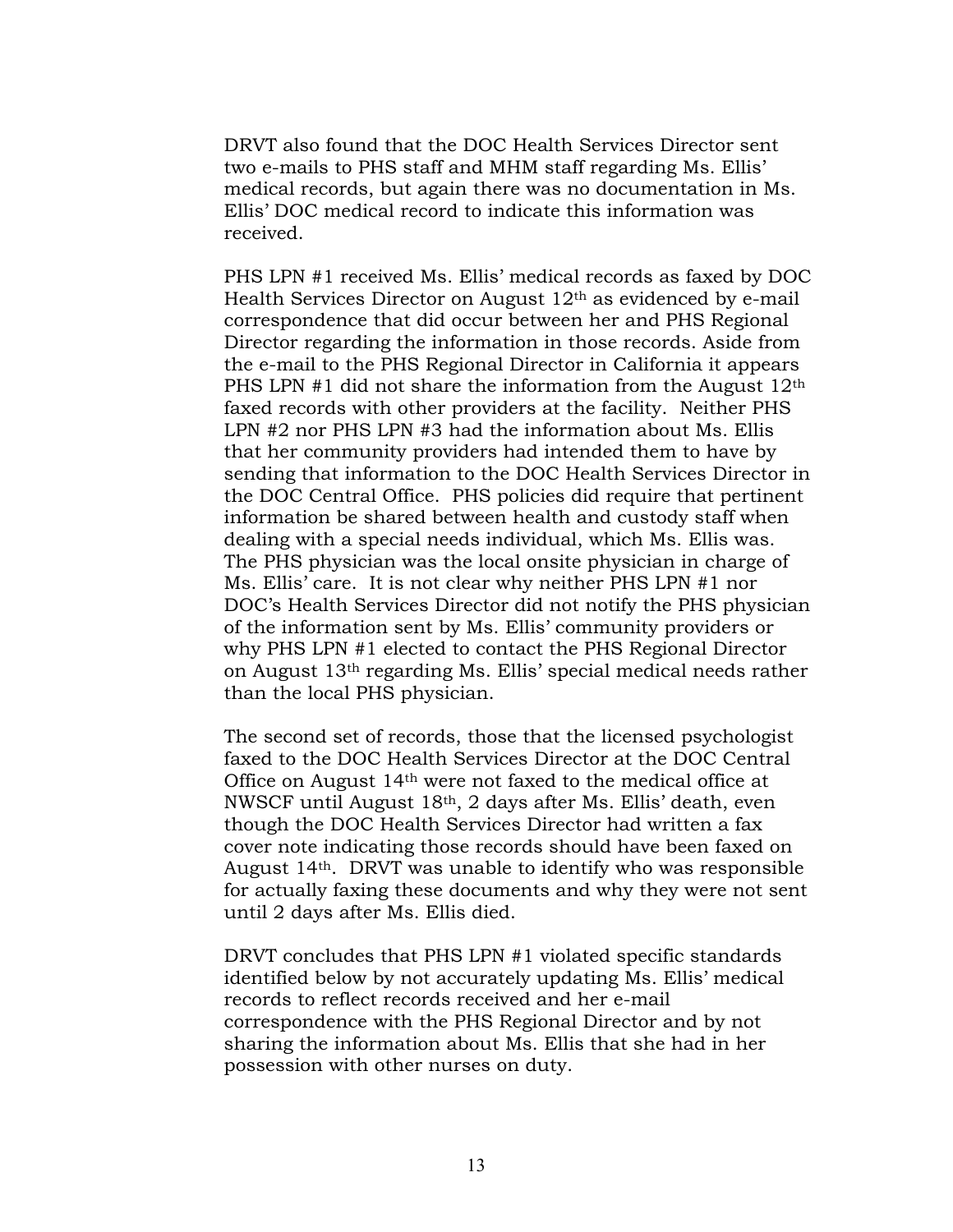# **VT DOC Medical Health Services Contract 2007, Page 35**:

*The Contractor must ensure that health records are kept current. Each encounter between a health care provider and an inmate must be documented in the health record by the end of each staff shift to ensure that the providers coming onto the next shift are aware of the medical status of any inmate treated during the prior shift.* 

## **PHS Policy P-A-08 Communication on Special Needs Patients**

*To ensure communication occurs between the facility administration and treating clinicians regarding inmates' significant health needs that must be considered in classification decisions in order to preserve the health and safety of that inmate, inmates, or staff.* 

- *1. Inmates received into the facility will be assessed and reassessed as needed by healthcare staff. The medical information will be reviewed for special needs that may affect housing, programs, and work assignment. This information will be shared as needed with the jail administration, and such communication will be documented.*
- *2. Health and custody staff will communicate about inmates who are:* 
	- *● Chronically ill,*
	- *● On dialysis,*
	- *● Adolescents in adult facilities,*
	- *● Physically disabled,*
	- *● Pregnant,*
	- *● Frail or elderly,*
	- *● Terminally ill,*
	- *● Mentally ill or suicidal, or*
	- *● Developmentally disabled.*

In addition to PHS LPN #1's negligent conduct noted above, DRVT suggests additional review be made regarding the lack of communication between the DOC Health Services Director, PHS Regional Coordinator and local PHS physician regarding the imminent arrival and eventual treatment of Ms. Ellis. The failure of those leaders in DOC's medical provider system to assure that providers on duty and caring for Ms. Ellis had the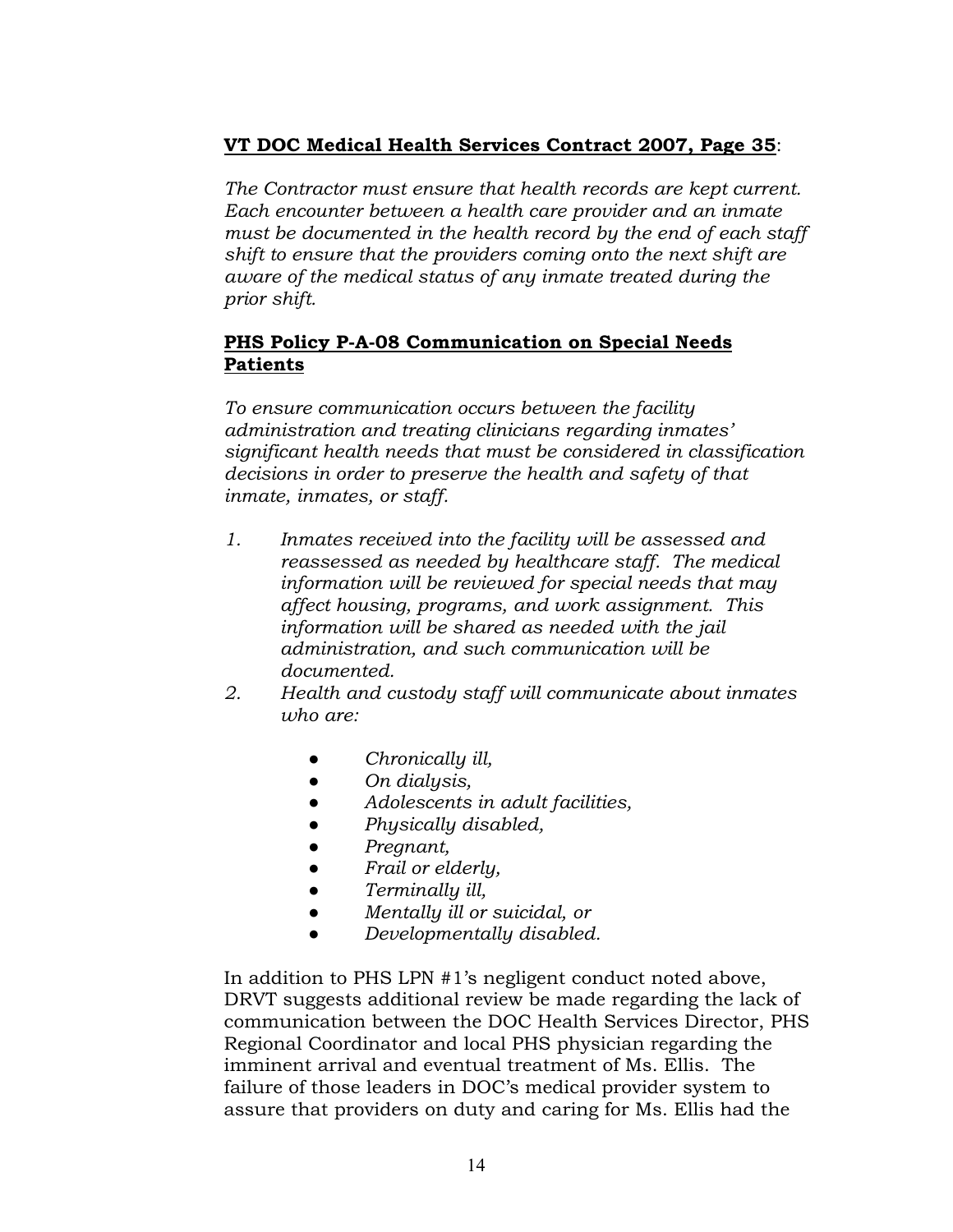relevant information about her fragile condition illuminates a problem that should also be specifically addressed.

# **2. Medications**

The Department had sufficient warning to plan for and obtain the needed medication for Ms. Ellis, but failed to do so. According to the medical examiner's report, the lack of Klor-Con, a drug to treat low potassium, was identified by the Medical Examiner as having a significant role in Ms. Ellis' death. Rather than following an adequate process to acquire the medication from a community pharmacy once they realized they needed it but didn't have it in stock, PHS staff used an informal voicemail process to obtain the needed medication, an informal process that failed to work.

PHS staff violated the following contractual requirement and national standard by not having Ms. Ellis' required critical medication on hand when she arrived:

# **VT DOC Medical Health Services Contract 2007, Page 18:**

*W. Pharmaceuticals – Contractor shall provide a total pharmaceutical system in compliance with NCCHC standards that is sufficient to meet the needs of the DOC inmates. Contract shall also be responsible for the acquisition, storage and administration of pharmaceuticals.* 

# **NCCHC Page 61, P-E-02: Receiving, Screening: #9.**

*Prescribed medications are reviewed and appropriately maintained according to the medication schedule the inmate was following before admission.* 

# **3. Documentation in medical record** *after* **Ms. Ellis' death**

Both the PHS Problem List and PHS Progress Notes from the time period between Ms. Ellis' admission on August 14th and her transfer to the hospital on August 16<sup>th</sup> were obtained from various sources by DRVT. DRVT received a copy from the hospital indicating that on August 16th at 7:18 a.m. the medical office at NWSCF faxed the PHS Problem List to the hospital. That document listed no identified medical problems. However, a copy of the same form received from DOC on August 30, 2009 had "H/O Low Potassium" documented on the Problem List.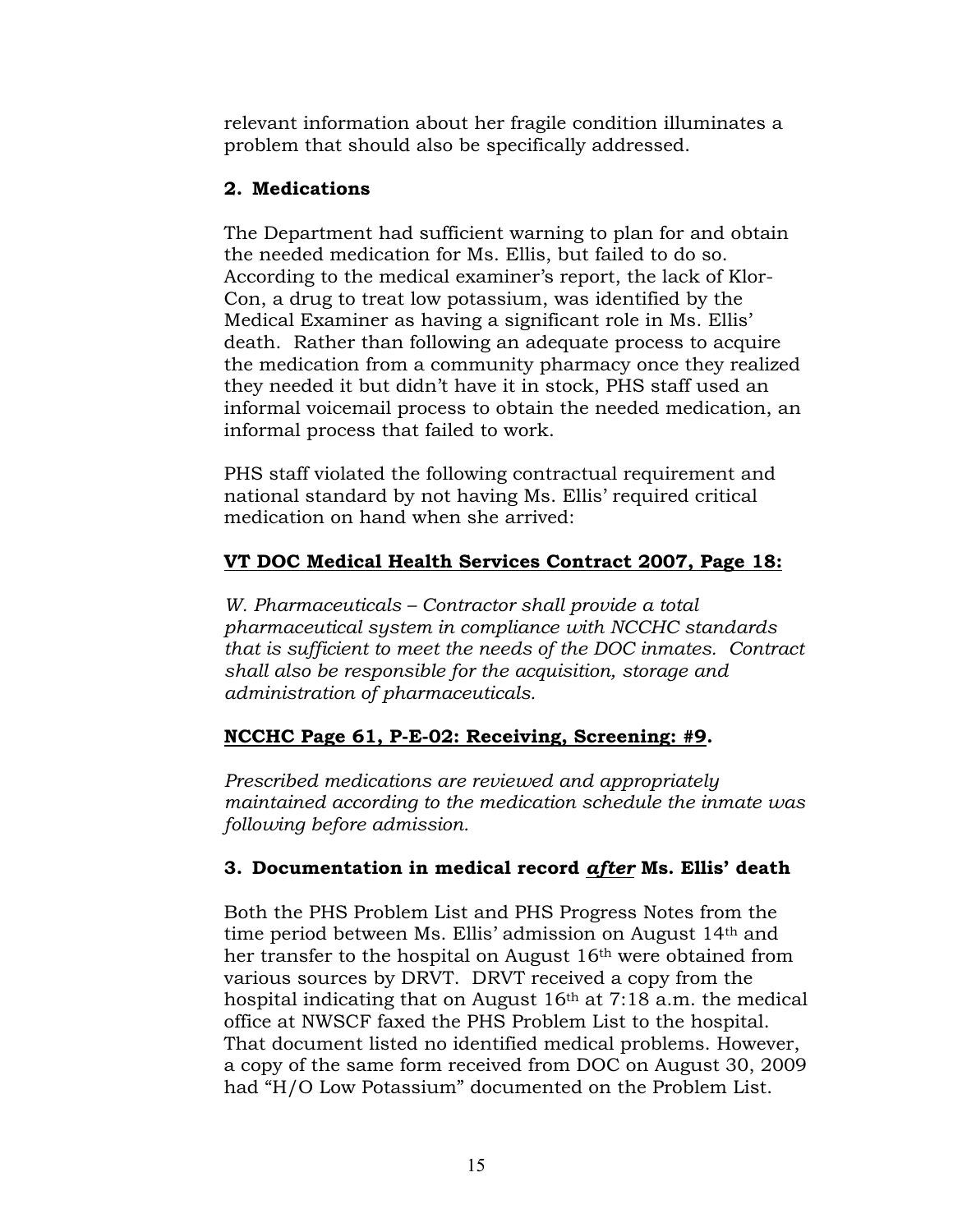Similarly, the copy of the PHS Progress Notes supplied to DRVT by the hospital had only one medical note documented for August 14th. When DRVT received copies of Ms. Ellis' medical records from the DOC, the PHS Progress Notes page now also had a note by PHS LPN #3 dated August 15th which was not on the form when faxed to the hospital.

These conflicts between the copies of the forms could mean that the hospital did not receive the most current information from NWSCF medical department regarding Ms. Ellis' care and conditions.

PHS medical staff violated the following contractual requirement by not making timely notes in Ms. Ellis' medical record:

# **VT DOC Medical Health Services Contract 2007, Page 35:**

*The Contractor must ensure that health records are kept current. Each encounter between a health care provider and an inmate must be documented in the health record by the end of each staff shift to ensure that the providers coming onto the next shift are aware of the medical status of any inmate treated during the prior shift.* 

#### **4. Communication between mental health and medical staff.**

The MHM mental health clinician at NWSCF met with Ms. Ellis while in booking on Friday, August 14, 2009 at approximately 2:20 p.m. DRVT could find no evidence that this clinician discussed any of Ms. Ellis' medical issues with the medical staff, even though she documented in her note that Ms. Ellis had an eating disorder and stated she was currently under the care of a physician for that eating disorder, and was taking a mental health medication. Nor is there any evidence that this clinician did any kind of follow up on Ms. Ellis' status after the medical and security intakes were completed on August 14, 2009.

It is thus likely that this clinician violated the following standards as outlined in the contract for services between DOC and MHM:

#### **State of Vermont Contract for Services between AHS/Department of Corrections and MHM Services, Inc.**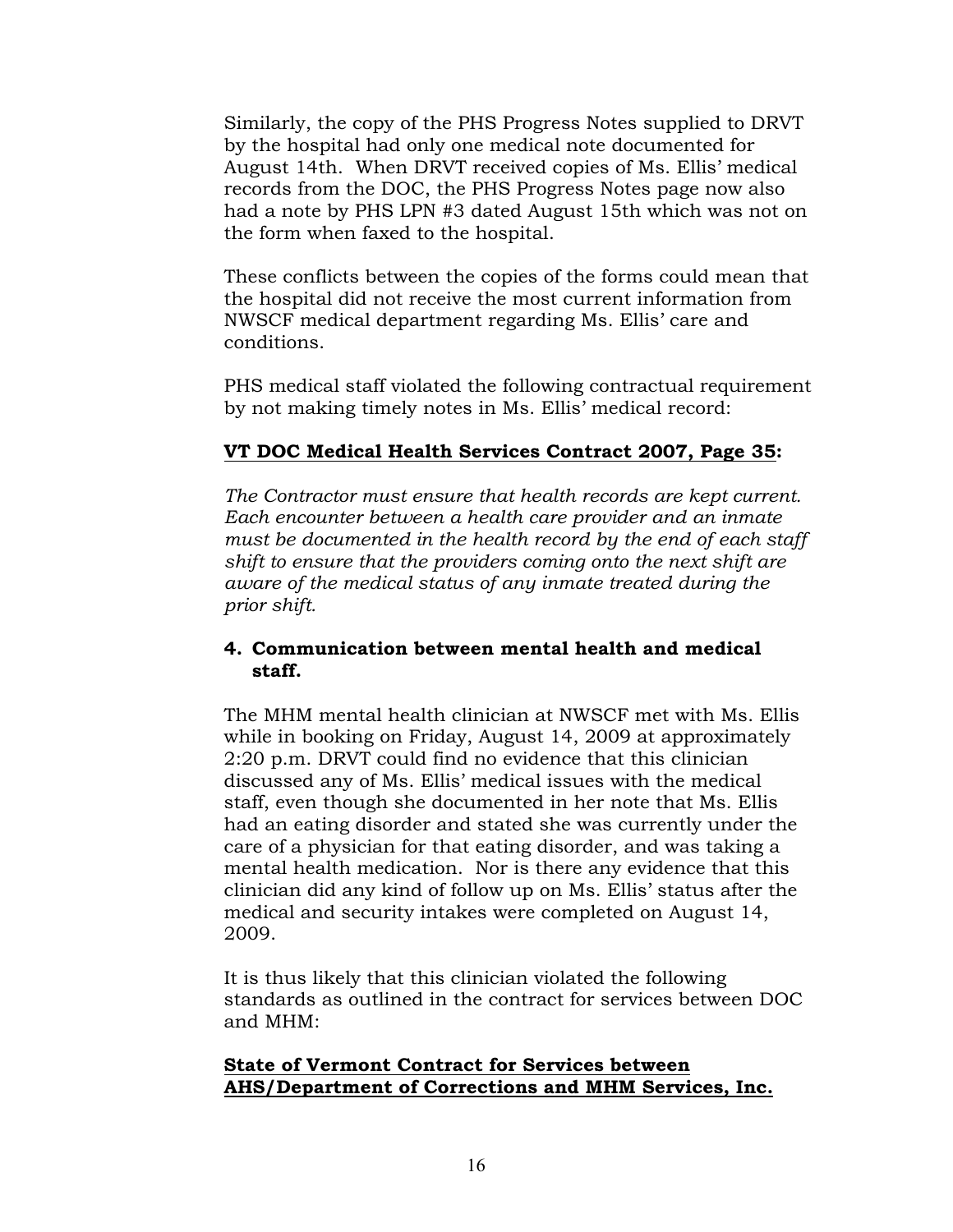#### *II. Mental Health Services*

 *3.1 A qualified mental health professional must conduct structured interviews with all inmates who screen positive for mental illness during the intake screening processes or who are referred for mental health services in accordance with referral guidelines. The mental health assessment will be conducted in coordination with the Responsible Health Care Authority (Medical Vendor's Medical Director or designee) at each site, according to timeframes that insure the safety and timely treatment of all inmates who have been triaged as follows:* 

 *emergent – Inmates in need of immediate medical / psychiatric attention are either transferred to a specialty unit capable of providing twenty-four (24) hour observation and care, or are placed on suicide watch until more suitable arrangements can be made and/or a complete mental health assessment is conducted.* 

Likewise, there is no documentation to reflect that PHS nursing staff initiated any discussion with mental health about Ms. Ellis.

PHS staff violated the following contractual agreement by not communicating with the mental health providers upon Ms. Ellis' intake.

#### **VT DOC Medical Health Services Contract 2007, Page 40:**

*G. Interface with DOC's Mental Health Services Provider – Contractor shall establish procedures to ensure an ongoing active interface with the DOC's Mental Health Provider system…The purpose of the interface between the parties is to ensure coordination of care occurs for inmates being treated for both physical and mental health problems.* 

It seems clear that medical staff and mental health staff in the facility had only very limited knowledge about Ms. Ellis' complex treatment and safety needs as evidenced by the lack of documented and informed interchange between all relevant service providers within the DOC system in this case.

Furthermore, had the licensed psychologist's record been sent to the MHM mental health clinician when they were received, she would have had them before meeting with Ms. Ellis on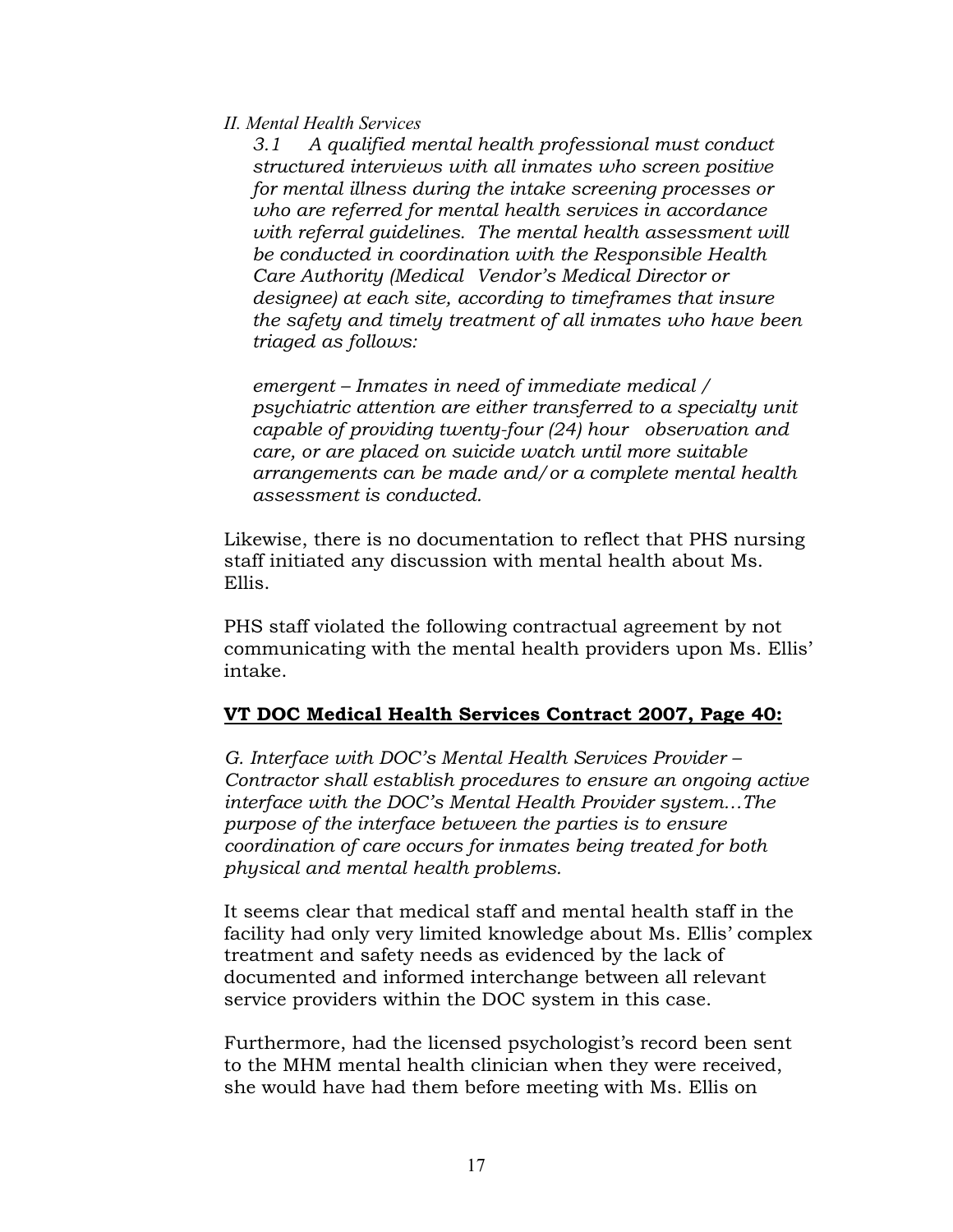August 14th and that could have changed the outcome for Ms. Ellis.

## **5. Lack of consideration of potential for detoxification issues related to not providing opiate addiction drug as prescribed in the community.**

DOC and PHS medical staff, specifically the DOC Health Services Director, PHS Regional Director and local PHS physician, were all aware that Ms. Ellis was actively being treated with Suboxone for her opiate addiction. Both the local PHS physician and PHS Regional Director gave orders to discontinue the Suboxone because of the "uncertainty" in Ms. Ellis' length of stay. From the records DRVT reviewed there was no uncertainty found regarding the length of Ms. Ellis' stay. Neither PHS physician attempted to contact the DOC Health Services Director or other DOC officials to inquire about the length of stay issue. The records reviewed by DRVT did not include any documentation of consideration by Ms. Ellis' DOC medical providers about the impact on Ms. Ellis that the decision to halt her suboxone prescription may have had on her, nor any discussion about the need or advisability of beginning detoxification monitoring protocols given the decision to halt the suboxone prescription.

PHS medical staff violated the following contractual agreement by not properly monitoring Ms. Ellis for withdrawal, given the fact that they were discontinuing her Suboxone treatment:

# **VT DOC Medical Health Services Contract 2007, Page 19:**

*b. Medication Assisted Therapy for Opiate Addiction – Contractor shall comply with DOC policy on Suxobone [sic], Methadone, Buprenorphine and other medication-assisted therapies for opiate addiction.* 

Contractor shall work with DOC to ensure that medication assisted therapy for the treatment of opiate addiction is available to inmates, as determined by and in agreement with DOC policy. Contractor shall also be expected to participate in the identification of potential candidates and coordination of such treatment.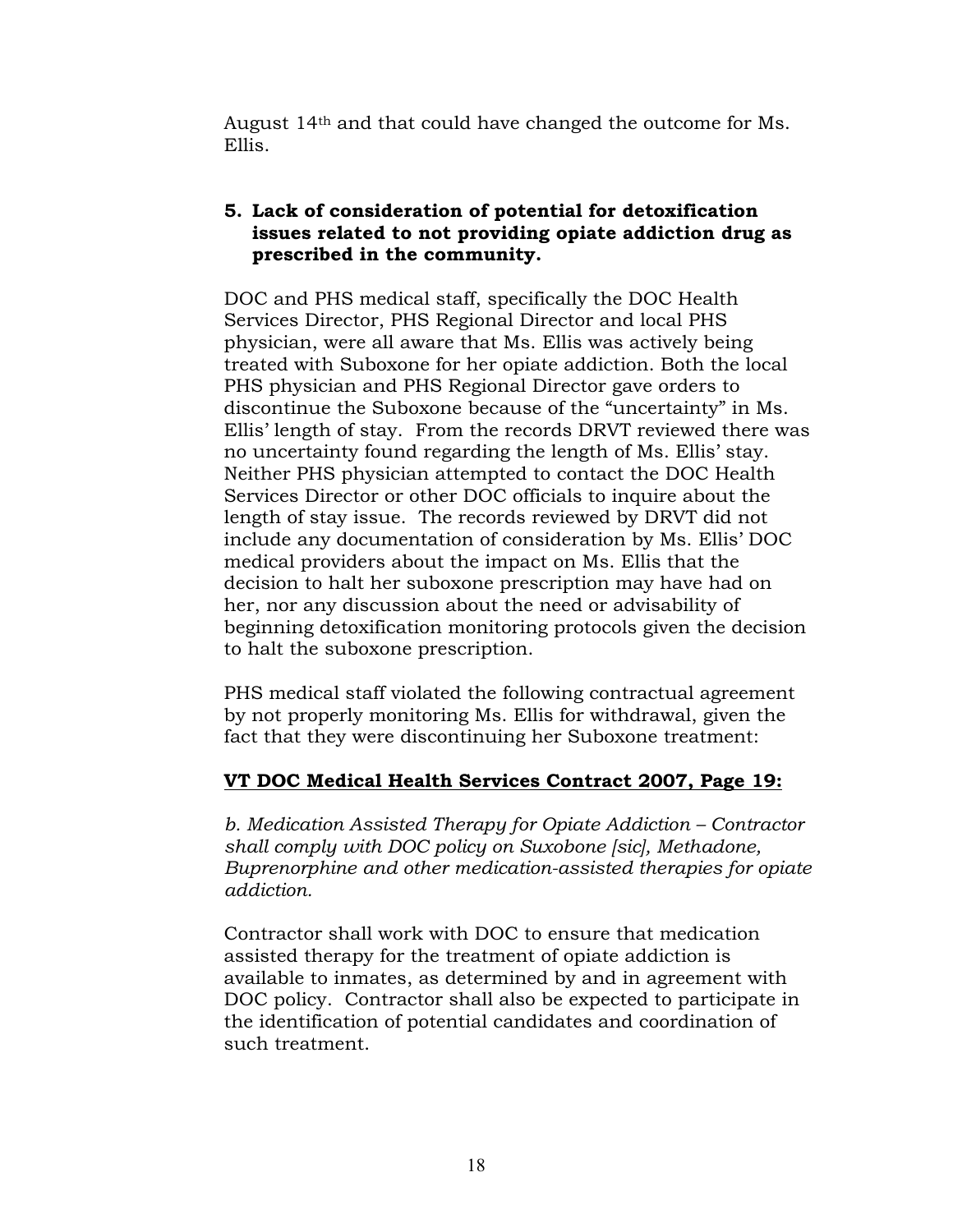#### **6. Placement in segregation rather than in the infirmary.**

Based on the suggestion of her community treatment providers, Ms. Ellis should have been placed in the infirmary after her medical and security intakes were completed. Instead she was placed in the Delta Unit, a segregation unit, apparently due to lack of bed space in general population. DRVT found insufficient documentation in the medical records to determine that medical staff assessed and agreed with this placement decision.

PHS medical staff violated the following policy by placing Ms. Ellis in Delta Unit with no written documentation to indicate that this placement and Ms. Ellis' medical condition was given due consideration.

## **Prison Health Services Policy, Segregated Inmates P-E-09, #1.**

*Upon notification that an inmate is placed in segregation a qualified health care professional reviews the inmate's health record to determine whether existing medical, dental, or mental health needs contraindicate the placement or require accommodation. Such a review is documented in the health records.* 

# **7. Lack of adequate nursing coverage at facility.**

The contract between PHS and DOC required having a registered nurse (RN) on duty during the evening shift at NWSCF every day of the week. From records reviewed there is no documentation that an RN was on duty when Ms. Ellis entered DOC, or at any other time during her incarceration. It is possible that had the contract been fulfilled in this area and a higher practice level of professional such as an RN had been on duty and available to assess Ms. Ellis upon intake, a different course of treatment or evaluation of the impact of the treatment provided would have occurred and changed the outcome for Ms. Ellis.

Also concerning is that PHS LPN #1 did not fulfill her job duties on Friday, August 14, 2009 in part because another nurse did not come to work. PHS LPN #1 told the VSP that due to being shorthanded, she made the decision to not process Ms. Ellis' medical information and instead assisted PHS LPN #3 with other new intakes. DRVT found no evidence that PHS or DOC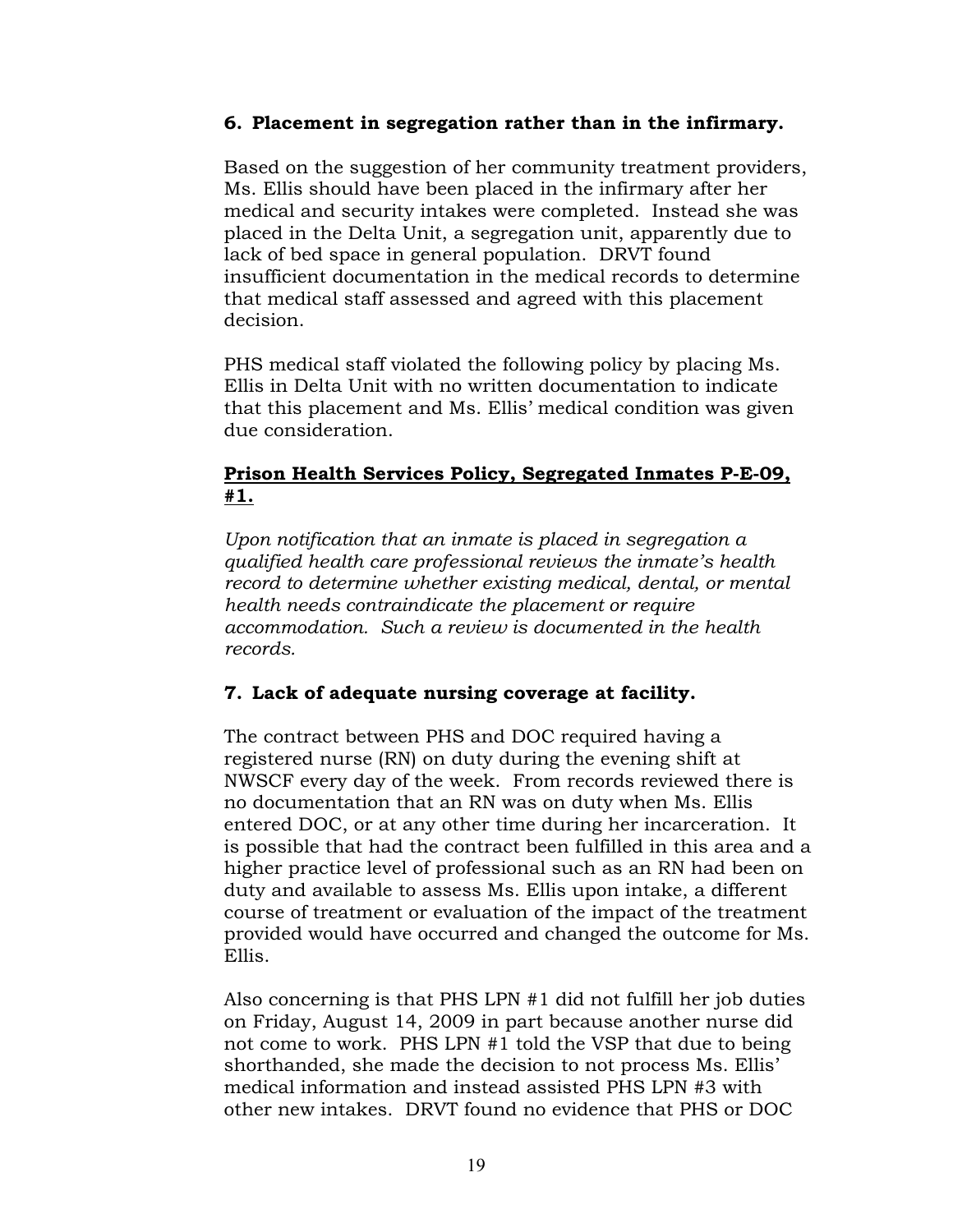had a plan in place to assure that when a medical staff person was out sick that another staff person would be called in to fill that open position nor that any such effort was made for the shift in question.

PHS medical staff violated the following contractual obligation by failure to adequately cover a nursing shift:

#### **VT DOC Medical Health Contract 2007, Page 46:**

*e. Staffing Standards and Coverage: It shall be the Contractor's final responsibility to fill all posts in accordance with the staff standards and coverage schedules per Attachment G…Contractor must also ensure that no shift is left uncovered. Attachment H reflects the minimum staffing required by facility, by shift, by type of clinical staff for Contractor to avoid a penalty under this provision. Contractor may, at its discretion and cost, fill clinical positions with lower or higher practice level professionals without penalty provided that clinical staff are not asked to operate outside of their scope of practice to cover a shift.* 

**The following sections identify information that was available to DRVT under our federal access authority that cannot be shared with the public in this report due to the confidentiality requirements of our access authority.** 

# **VII. PHS Mortality Report**

DRVT received the PHS Mortality Review relevant to this investigation pursuant to our federal access authority and an agreement with PHS.

#### **VIII. VDH Root Cause Analysis Report**

DRVT received the VDH Root Cause Analysis Report relevant to this investigation pursuant to our federal access authority. DRVT will be providing comments regarding that review to DOC and VDH directly.

# **IX. DOC Administrative Review of Mortality**

 DRVT received the DOC Administrative Review of Mortality Report relevant to this investigation pursuant to our federal access authority. DRVT will be providing comments regarding that review to DOC directly.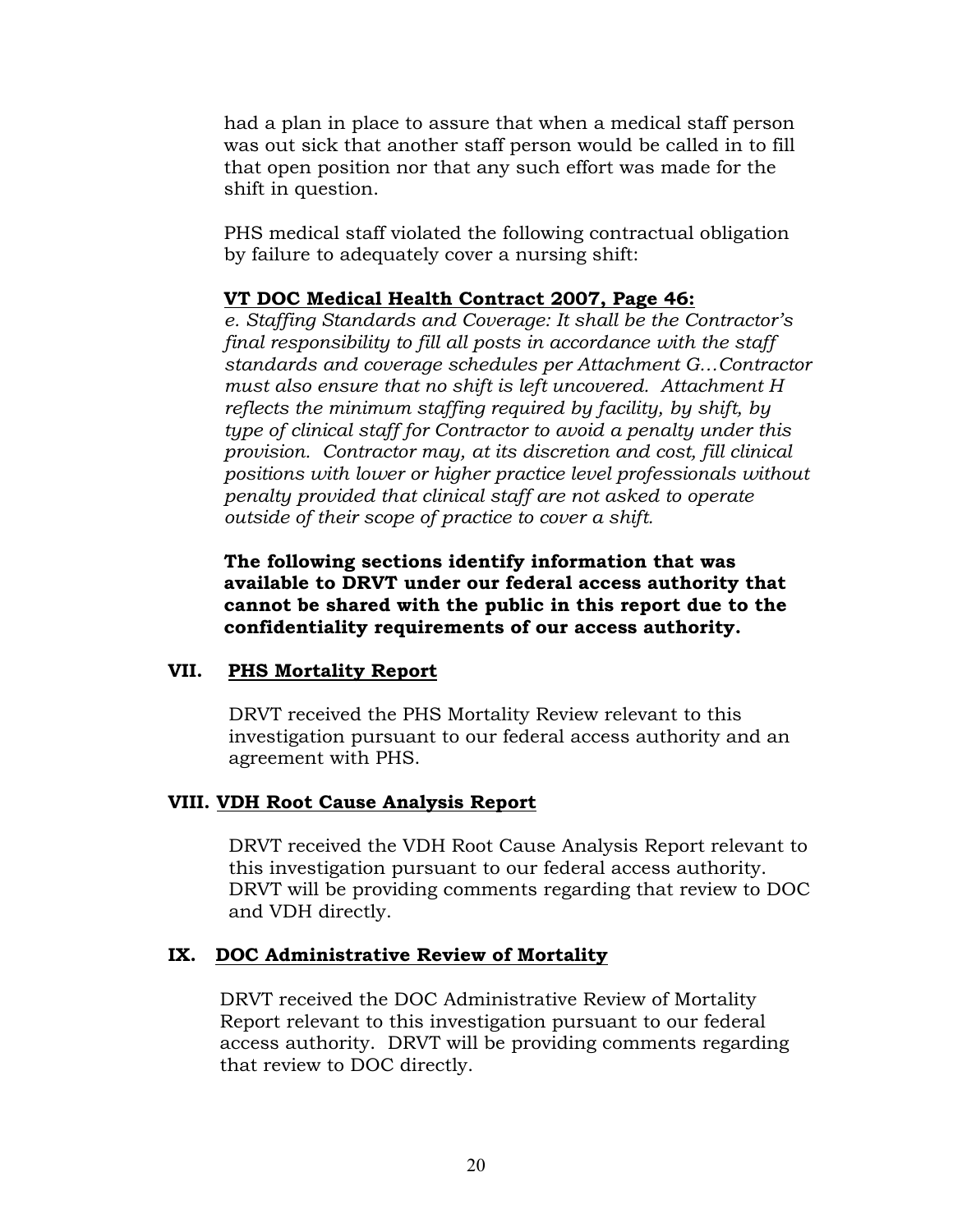#### **X. AHS Investigations Unit Report**

 DRVT received the AHS Investigation Unit Report relevant to this investigation pursuant to our federal access authority. DRVT will be providing comments regarding that review to the AHS Investigations Unit directly.

#### **XI. Conclusion and Recommendations**

DRVT concluded that Ms. Ellis' death would have been avoided had appropriate communication and planning occurred between medical providers working for DOC. Due to identifiable failures by DOC and its contractors to communicate and plan, Ms. Ellis' community providers' efforts to insure adequate medical treatment of their patient once she came with the DOC's control and custody proved insufficient. Areas of significant concern and suggested for further review and remedial action include the lack of adequate communication between the DOC Health Services Director and facility medical staff and PHS physicians specifically. Clearly the DOC Health Services Director received important information about Ms. Ellis and made an effort to forward this information to the facility medical staff. The failure to follow up and assure that the information arrived and was reviewed by the appropriate facility personnel, as well as the failure to access PHS physicians to assure that this complicated new patient was treated appropriately should be reviewed and systems put into place to avoid this kind of miscommunication in the future.

PHS medical providers' failure to communicate with other facility staff and to assure that medication was obtained, either prior to Ms. Ellis' admission or soon thereafter, also contributed to her death. The failure of PHS to have adequate medications, specifically Klor-Con, in stock or to know to order it when they had knowledge it would be needed is also an area needing improvement. Finally, the decision by PHS doctors to discontinue Suboxone without initiating detoxification procedures was also a relevant omission in Ms. Ellis' death.

There was a staffing deficiency within the medical department at NWSCF during Ms. Ellis' stay that contributed to poor decision making and failure to follow through with physician's orders, a situation that should not be allowed to be repeated.

In addition, as noted by other commentators on Ms. Ellis' death, the lack of a registered nurse on duty during Ms. Ellis'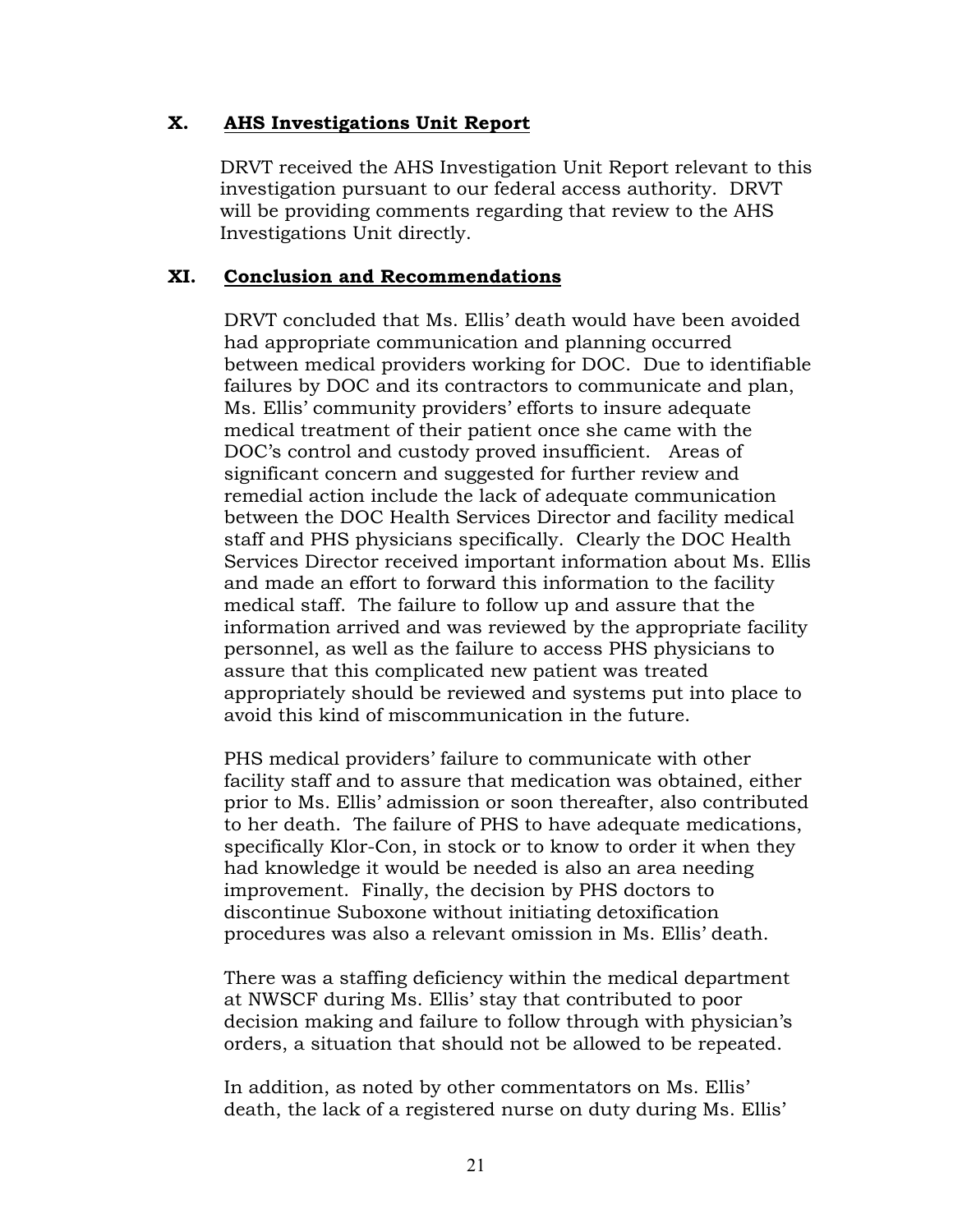admission and stay appears to be a contributing factor to the failure to properly identify the risk and needs presented by Ms. Ellis.

Finally, it appears that documentation was added to Ms. Ellis' medical records after she died based on the differences between the documentation faxed to the hospital and those provided by the DOC from Ms. Ellis' medical file. Any decision to augment such medical records after the fact deserves added scrutiny and appropriate disciplinary action.

#### **Recommendations**

1. Department staff and contractors should receive verifiable and ongoing staff training in recognizing and reporting behaviors that are potentially life threatening for the individual experiencing them;

2. The Department should assure, through repeated testing, that policies, directives, and procedures are taught to all staff and contracted employees and that these rules are followed consistently;

3. The Department should assure, through repeated training and random record reviews, that nursing staff are correctly documenting medication administration times and that physician's orders are properly written and carried out;

4. The Department should assure that physicians follow up on their orders for prisoners who have complicated and potentially life-threatening medical and/or mental health conditions when they enter DOC and that the physicians adequately supervise the medical staff;

5. Department staff and contracted providers who violated policies or standards of care should be terminated and complaints should be filed with the appropriate licensing agencies;

6. The management of severe withdrawal and detoxification should no longer be done in the correctional setting. The Department should develop a policy whereby this type of treatment is conducted only in a licensed acute care facility in order to prevent future deaths from the failure to adequately monitor and treat life-threatening withdrawal situations;